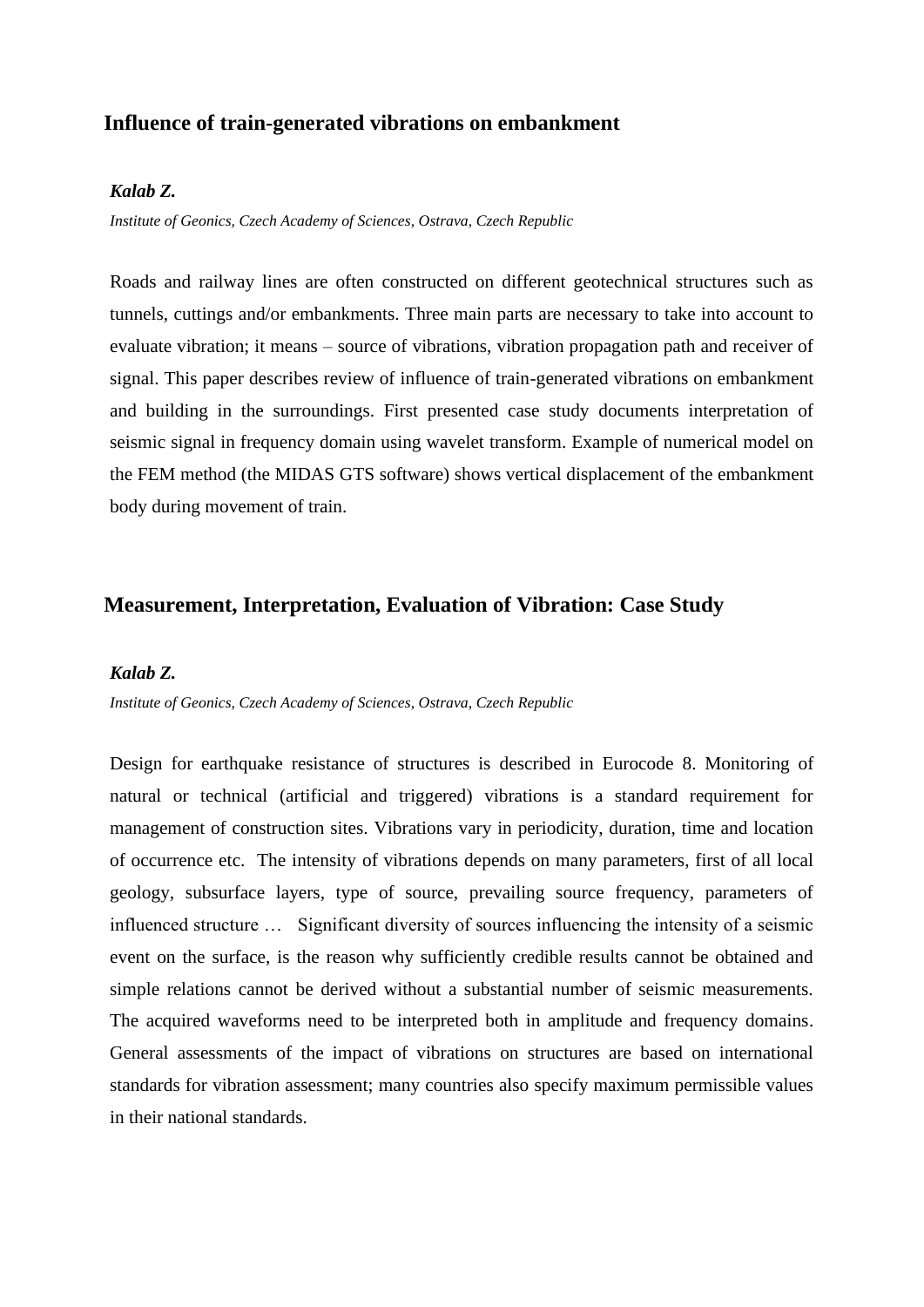# **Interpretation of spatiotemporal gravity changes of the 2004–2005 Tenerife (Canary Islands) unrest using the Growth inversion approach**

### *Vajda P.*

*UVZ SAV v.v.i. Bratislava, Slovakia*

We revise the interpretation of the observed spatiotemporal (time-lapse) gravity changes accompanying the 2004–2005 unrest on Tenerife by applying the Growth inversion approach based on free geometry model exploration and growing source bodies. By selecting various combinations of the values of the freely adjustable inversion parameters, the Growth approach can produce a suite of inversion solutions (models) that are admissible in terms of gravity data fit. To choose the most realistic solution, additional constraining information must be applied, including the structural controls of the volcanic edifice and its wider crustal environment. The structural subsurface density model plays a key role in our understanding of these controls. We use a 3D density model of Tenerife obtained by inverting the complete Bouguer anomalies (CBA data) again using the Growth approach. The density model sheds light on possible magma ascent pathways through the interpreted permeable structures. Our interpretation of the unrest as a failed eruption, a stalled magma intrusion, is also constrained by the seismic unrest data. We interpret the unrest as hybrid, in which the magma intruded from greater depths (below 8 km b.s.l.) into the central part of the island just north of the Teide–Pico Viejo twin stratovolcanoes. The stalled intrusion released volatiles that disturbed the aquifer at the SW of the caldera rim. This gravimetric picture of the unrest provides new insights into the potential future reactivation of the volcanic system and its environmental impacts.

# **Developments of archaeomagnetic field transformations by means of higher derivatives evaluation**

#### *Pašteka R.*

*Comenius University, Faculty of Natural Sciences, Bratislava, Slovakia*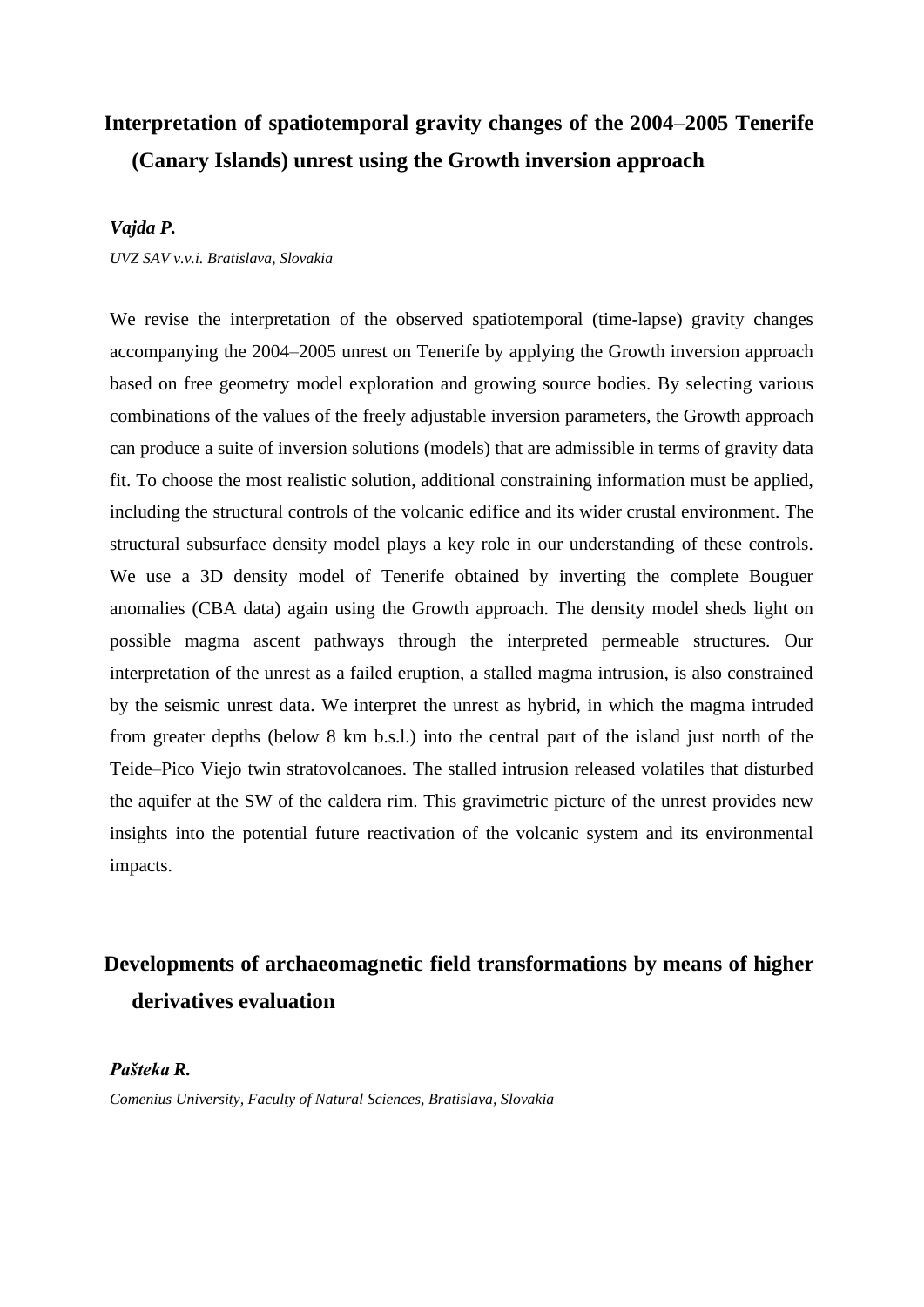In archaeogeophysics, high definition magnetometry is one of the most important acquisition methods. This is due to its high acquisition velocity and high data sampling rate. During the high definition magnetometric datasets interpretation it is very important to recognize and emphasize low-amplitude anomalies from archaeological objects and natural sources (geological and soil structures). Among the recognition of low-amplitude anomalies an important role is played by edge mappers, which are based on higher derivatives (enhances derivatives filters), numerically computed from the originally acquired magnetic field (or gradient). Majority of enhanced derivatives methods are based on the evaluation of various ratios of derivatives of different kind – mostly horizontal and total derivatives and their components. During the numerical evaluation of derivatives it is important to smooth them properly, because these have the tendency to emphasize errors and noise from the original data (in the term of mathematical physics called as instable or incorrect problem). In our department the concept of so called regularized derivatives was introduced and is widely applied. In this contribution, we try to show properties of different enhanced derivatives filters on various archaeomagnetic datasets and suggest the best of them for future application. The mostly used transformations are: vertical and horizontal gradient, tilt angle and balanced horizontal gradient (TDX), theta transformation and so called TDXAS transformation. These methods can not directly distinguish between anomalies of anthropogenic and natural (geology, soil) origin of interpreted anomalies, but can contribute to its joint qualitative and quantitative interpretation.

# **Possibilities of vertical gravity gradiometry in archaeogeophysical applications**

### *Pašteka R., Zahorec P., Papčo J.*

Measurement of vertical gradients of gravity acceleration is not new in geophysics, it was performed by many geophysicists before. In the traditional form it is performed by means of the measurement of gravity acceleration by relative gravity meters on two vertical positions, commonly separated more than one meter away. Such an acquisition procedure is very time consuming, but can bring more detailed results, when compared with the classical gravimetry.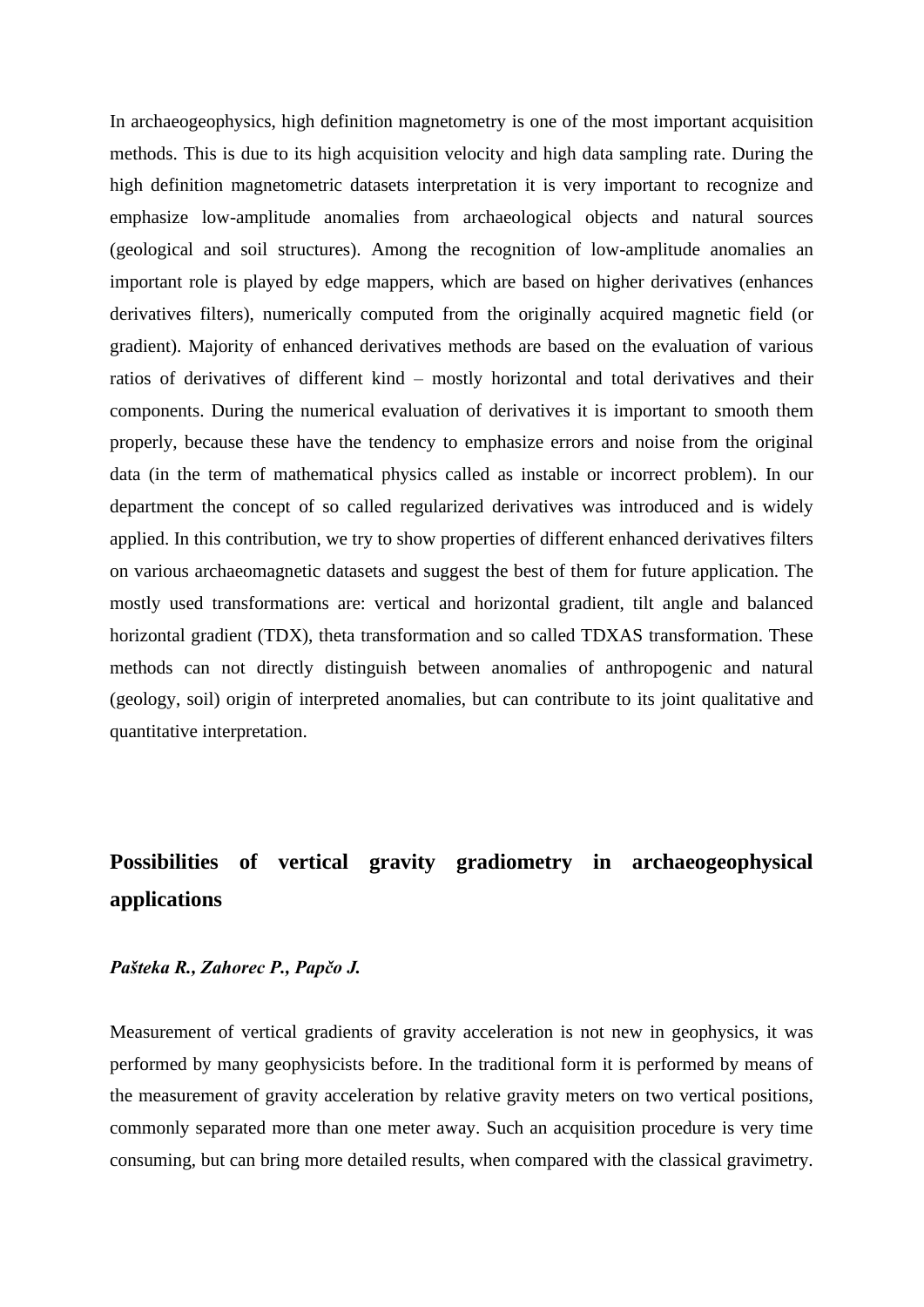In this kind of survey, it is very important to remove correctly the gravitational attraction from surrounding topography and buildings. Thanks to the state of the art geodetic method and numerical solutions this fundamental processing step can be performed with sufficient precision. The main target is in the majority of cases the detection of subsurface voids, but there is a potential for various other applications, where different density inhomogeneities in the subsurface are searched. In this presentation we give one practical example from void (crypt) detection, but show also synthetic models from other potential applications of vertical gravity gradiometry in archaeogeophysical applications.

# **Ground vibration measurement and seismic events detection using the MEMS sensors and Raspberry Pi micro-computer and Raspberryshake systems.**

#### *Koza J.*

#### *STELAB KOZA JANUSZ, Katowice, Poland*

In this work a new electronic system designed to record ground acceleration is described. The system consists of the Micro Electro Mechanical System (MEMS) sensors and very popular micro-computer Raspberry Pi. The network, which was built in such a way, has several virtue points:

1. The system has the highest possible signal-to-noise ratio,

2. The signal can be transmitted via Raspberry Pi interfaces, even if the maximal possible sampling rate is used,

3. Simple Python scripts can be used to process the data and visualize results,

4. Several existing external Linux Nooble mathematical libraries and functions can be easily implemented in data processing,

- 5. The system is fully remote-controlled using Internet connection and terminal actions,
- 6. The signals recorded by the system can be clearly visible on a local OLED screen.

Different MEMS sensors have a noise level between 7 and 45 ug. Used in this project the ADXL356 system has the noise 20 ug and is ready to record acceleration up to 2g. In such conditions, the dynamic range of the system is about 100 dB, which means the AC converter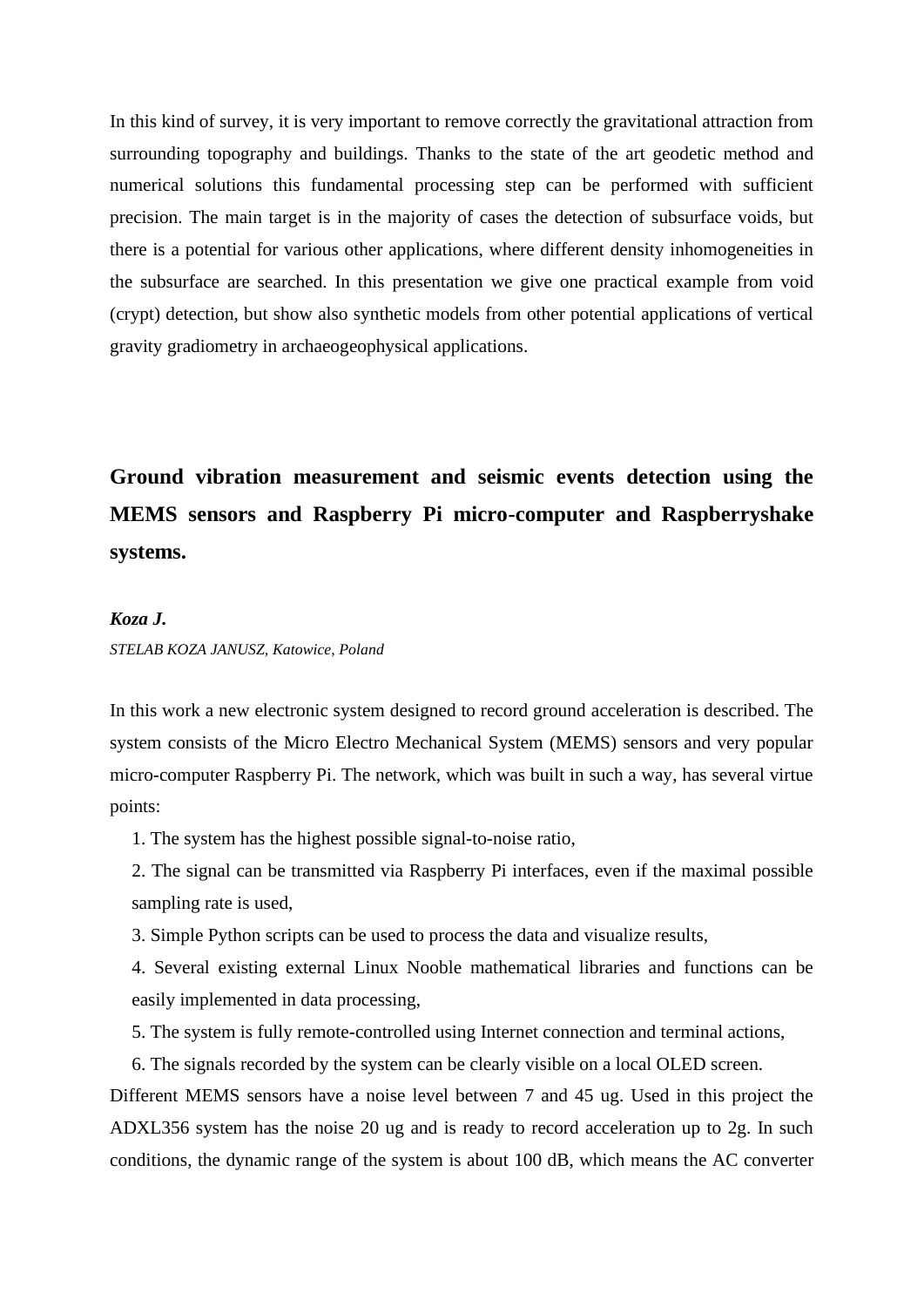resolution should be 15 bits. Here, the 15 bits resolution was obtained using 12 bits AC converter and signal conditioner with additional gain regulation.

The modules used in the system have additional features. The MCP23017 component adds 16 input/output digital pins, the MCP3208 has eight 12-bits analog inputs, MCP4822 has two 12 bits analog outputs. The additional DS1307 component adds the real time clock (RTC), which can be powered using CR2032 battery. Even though only one Expander Pi can be connected with the microcomputer, another type of expander can be also used.

System specification:

- Power:  $4.5 V 5.5 V$
- 16 I/O digital pins: MCP23017
- 8 channels 12-bits A/C converter: MCP3208
- 2 channels 12-bits C/A converter: MCP4822
- RTC clock: DS1307
- Internal reference voltage: up to 4,096 V
- External reference voltage: up to 5 V
- External power supply with insulation: 5 V
- Communication controllers: I2C (0x20) and SPI
- Pin current: 25 mA
- The whole maximal current: 125 mA

Since the ADXL356 MEMS is characterized by a flat response in about 1.6 kHz, the system should has the sampling rate at least 3.2 kHz/channel. Fortunately, using the Raspberry Pi4 with 16GHz processor, we can have the sampling rate even about 10 kHz/channel. Such a rate can be obtained with oversampling, just to have a good visualization on the screen.

**Geochemical, geophysical and historical research in the area of the former drainage gallery (built since 1529 by the Turzon brothers) of the lead ore mine in Jaworzno-Dlugoszyn (Southern Poland)**

## *Cabała J.<sup>1</sup> , Rozmus D.<sup>2</sup> , Rams A.<sup>3</sup> , Dudzik P.<sup>3</sup>*

*<sup>1</sup>University of Silesia, Faculty of Earth Sciences, Poland*

*<sup>2</sup>The City Museum 'Sztygarka', Dąbrowa-Górnicza and Humanitas University in Sosnowiec, Poland*

*<sup>3</sup> The City Museum Jaworzno, Poland*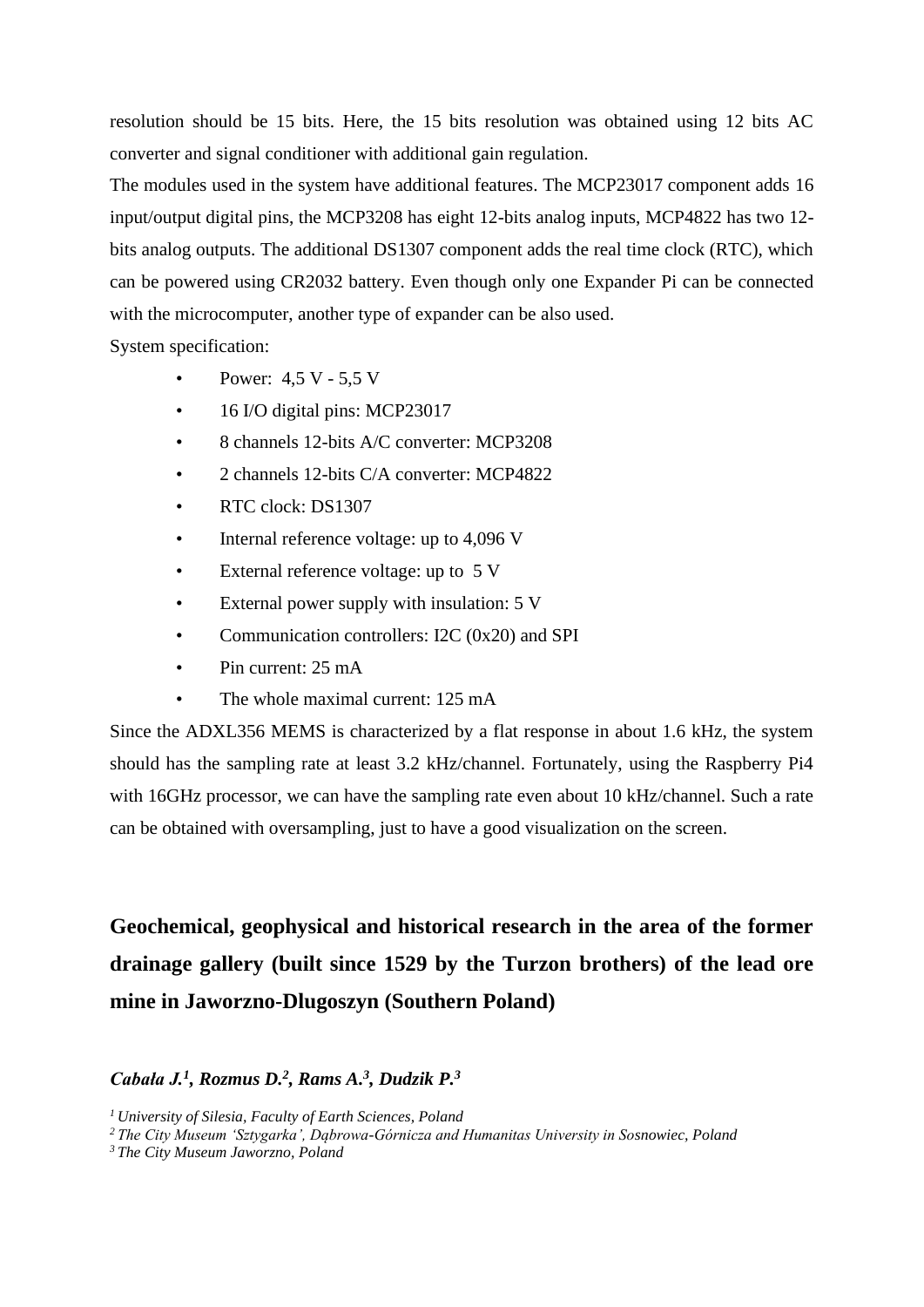Since the Middle Ages lead was a significant raw material used for the production of silver from copper ores, but it also had many other applications. In the 15th and 16th century lead was imported to Slovakia from deposits in the region of Olkusz and Jaworzno. High demand for this raw material in Slovak smelters e.g. in Banská Bystrica was covered by import from Poland. Therefore, investments in Polish lead mines (on the basis of the contracts with the bishops of Cracow) were financed in the first half of the 16th century by Turzon brothers from the Spiš region.

The exact course of the drainage gallery, built from 1529, was not known. Analyses of terrain morphology using geodetic and Lidar methods, as well as geophysical and geochemical studies made it possible to identify the location of the watercourse draining the former gallery. The results of geo-electrical surveys and analysis of historical sources made it possible to identify the location of the water outflow from the former drainage gallery. Deep excavations were made in the place of the anomaly identified by geophysical methods in order to identify the lithological profile of the layers.

Deep excavations made it possible to collect samples for geochemical (AAS) and mineralogical studies. Microscopic analysis (SEM/EDS) of sediments from different layers of the historic watercourse confirmed the presence of oxidized metal-bearing minerals containing  $Zn$  (up to 1708 ppm), Pb (up to 543 ppm), Fe  $(2.78\%)$ , Mn  $(1093 \text{ ppm})$ , Ag (up to 1973 ppb) in their structure.

# **Gravity Modelling of the Lithospheric Contact of the Western Carpathians and the Bohemian Massif along the CEL09 Profile.** *(poster)*

**Godová D. 1,2 , Bielik M. 1,2 , Hrubcová P. 3 , Pašteka R. 2 , Vozár J. 1 , Dérerová J. 1**

*1) Earth Science Institute, Slovak Academy of Sciences, Dúbravská cesta 9, 840 05 Bratislava, Slovak Republic, geofdogo@savba.sk*

*2) Department of Engineering Geology, Hydrogeology and Applied Geophysics, Faculty of Natural Sciences, Comenius University, Mlynská dolina, Ilkovičova 6, 842 48 Bratislava, Slovak Republic*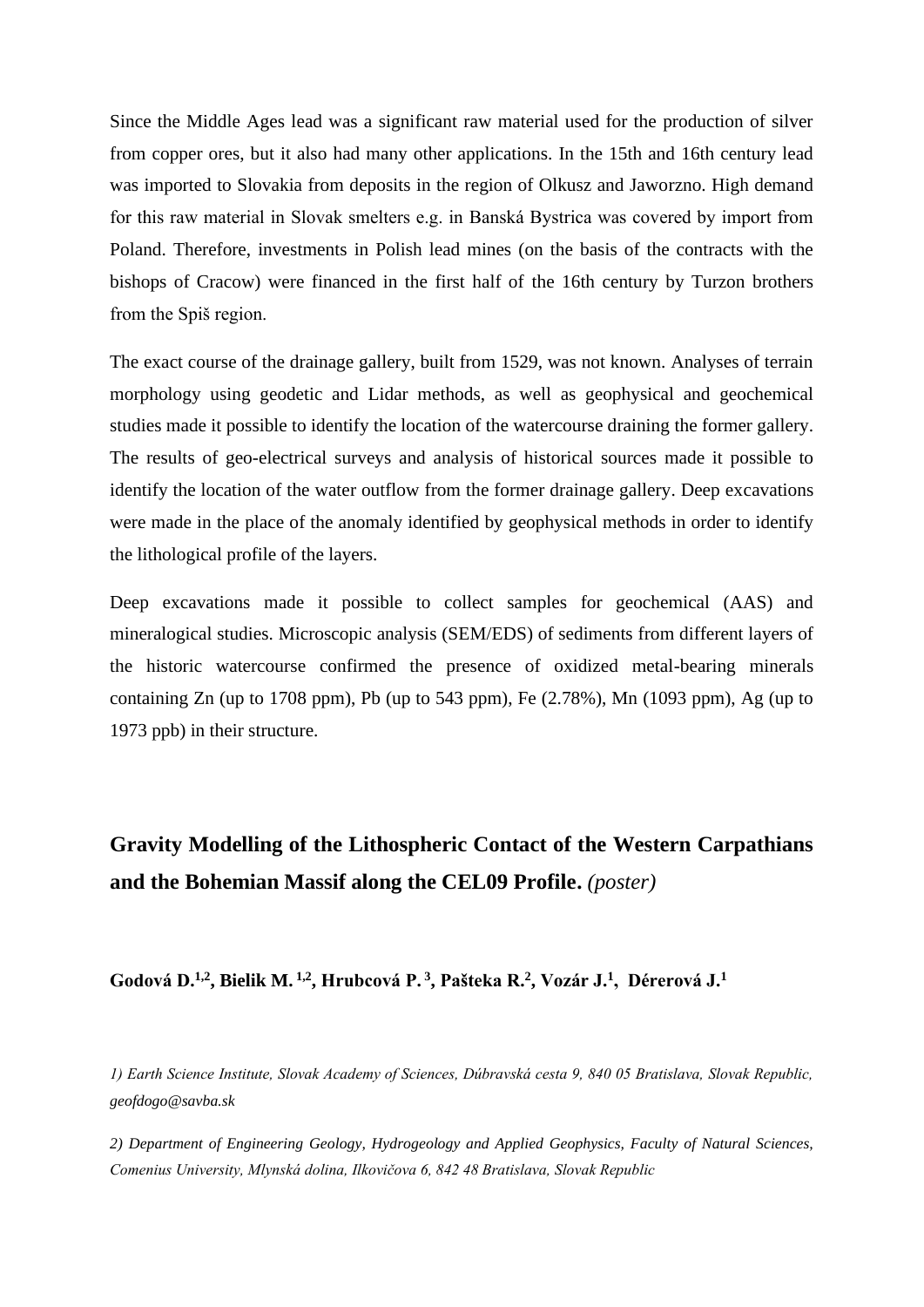*3) Department of Seismology, Institute of Geophysics of the Czech Academy of Sciences, Boční II/1401, 141 3, Prague 4*

CEL09, one of the CELEBRATION 2000 profiles, crosses two of the most important tectonic units in the Central Europe – the Bohemian Massif and the Western Carpathians. The two represent complex lithospheric-scale geological structures and their contact zone is still a subject to discussion. In this study, the contact zone, and the lithospheric structure along the CEL09 profile was analysed by 2D gravity modelling using the new AlpArray gravity data and was constrained by seismic wide-angle reflection and refraction results. Densities of anomalous bodies were defined by the transformation of the modelled P-wave velocities. A good correlation between density and seismic models was shown. The resultant 2D density lithospheric model consists of the five principal layers: sediments, upper crust, lower crust, lower lithosphere, and asthenosphere. In general, sediments are characterized by values from 2.30 to 2.51 g⋅cm<sup>-3</sup>. The non-sedimentary upper crust is split into two layers with the upper part divided into various density inhomegeneities reflecting the gravity effects of the specific geological structures. Densities vary from 2.60 to 2.79 g∙cm−3 in the Bohemian Massif, and from 2.60 to 2.74 g⋅cm<sup>-3</sup> in the Western Carpathians. The lower part of the upper crust is significantly more homogeneous compared to the upper part  $(2.78-2.80 \text{ g} \cdot \text{cm}^{-3})$ . Five different sectors of the lower crust resulted from this density model, with the first sector (Saxothuringian) consisting of two separate layers (2.85 g⋅cm<sup>-3</sup> in the upper part, 3.12 g⋅cm<sup>-3</sup> in the lower). The Moldanubian lower crust is characterized by the density of 2.98 g cm<sup>-3</sup>. The Moravo-Silesian lower crust dipping under the Carpathians Foredeep and the External Western Carpathians have a density of 2.97 g cm<sup>-3</sup>. The Western Carpathian-Pannonian region is represented by slightly lower density of 2.94-2.96 g  $cm^{-3}$  compared to the Bohemian Massif. In general, the model shows the difference between the older, cooler, and thicker Bohemian Massif (in average:  $\sim$ 32 km thick crust, and  $\sim$ 120 km thick lithosphere), and the younger, warmer, and thinner Carpathian-Pannonian region (~28 km crust, ~95 km lithosphere). The detected contact is delimited by a change in the Moho and the LAB topography and assumes an overthrusting of the Western Carpathians onto the Bohemian Massif by ~30 km resulting in a neo-transformation of the crust/mantle and related lithosphere after subduction.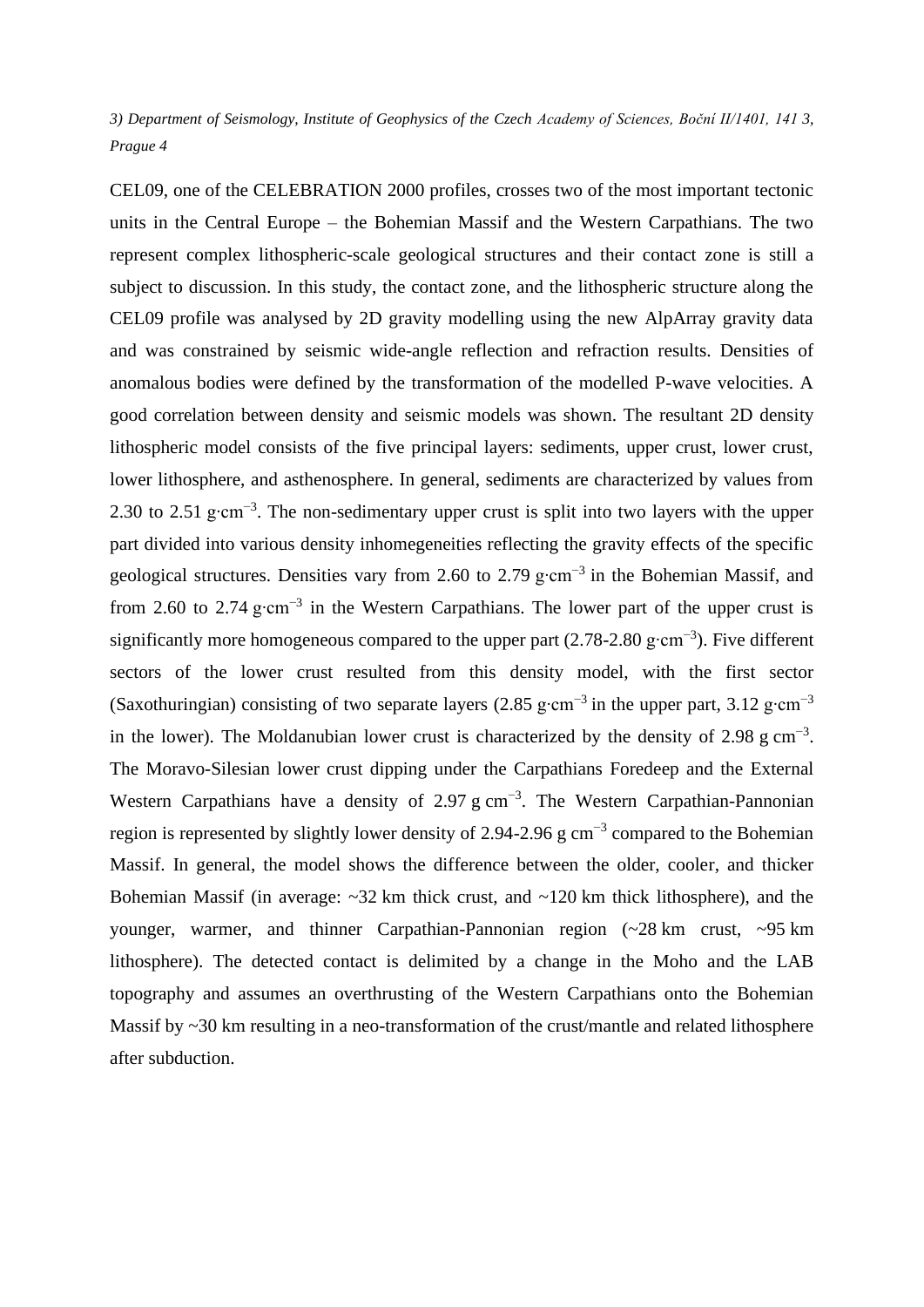# **H/V spectral ratios of rotational and translational signals: dependence of site effect parameter values on the sensors deploying.**

#### *Nawrocki D., Mendecki M., Teper L.*

*University of Silesia in Katowice, the Faculty of Natural Sciences, Bedzinska 60, Sosnowiec, Poland*

The research concerned horizontal-to-vertical (H/V) spectral ratios calculation for rotational and translational signals that two seismic stations registered. At first, called Imielin (IMI), the sensors were deployed in the technical venue. The second place, called Ziemowit (ZIE), assumed the situation of the sensors mounting on the ground floor of the small building. The distance between the stations reached up to 10 meters. Each of them collected 45 signals of the same as a result of mining-induced events. H/V curves were estimated using the two approaches: the Fourier amplitude Spectrum Analysis (FSA) and the Response Spectrum Analysis (RSA). The H/V ratio obtained from the RSA assuming calculation with changing damping factors as follow: 1%; 3%; 5%; 7%; and 9%, while in the case of the FSA, the ordinary approach was considered. The main aim of the study concerned on the comparison of estimated site effects, obtained by two different spectral approaches, for rotational and translational data, which were registered at close distances but in different conditions of the deployment of the sensor. Additionally, the impact of the damping factor on the site effect parameter was investigated.

The FSA approach produced similar ratio curves of the translational motion, while in the case of the RSA, the amplification increased for the data from the building. In contrast, the resonance frequency was almost similar, and the influence of the damping factor values was not observed. The rotational resonance frequency obtained from the FSA approach produced similar values for the highest amplification peak. Still, in the case of the registration from the ground floor of the building, additional amplification peaks before the highest one were generated. Comparison to the RSA results showed that the frequency of the additional peak estimated from the FSA could be distinguished as a resonance frequency. Therefore, the results suggested that the rotational resonance frequency can be affected by the ground floor dimension. In consequence is characterized by lower values that were not noticed in the translational motion analysis.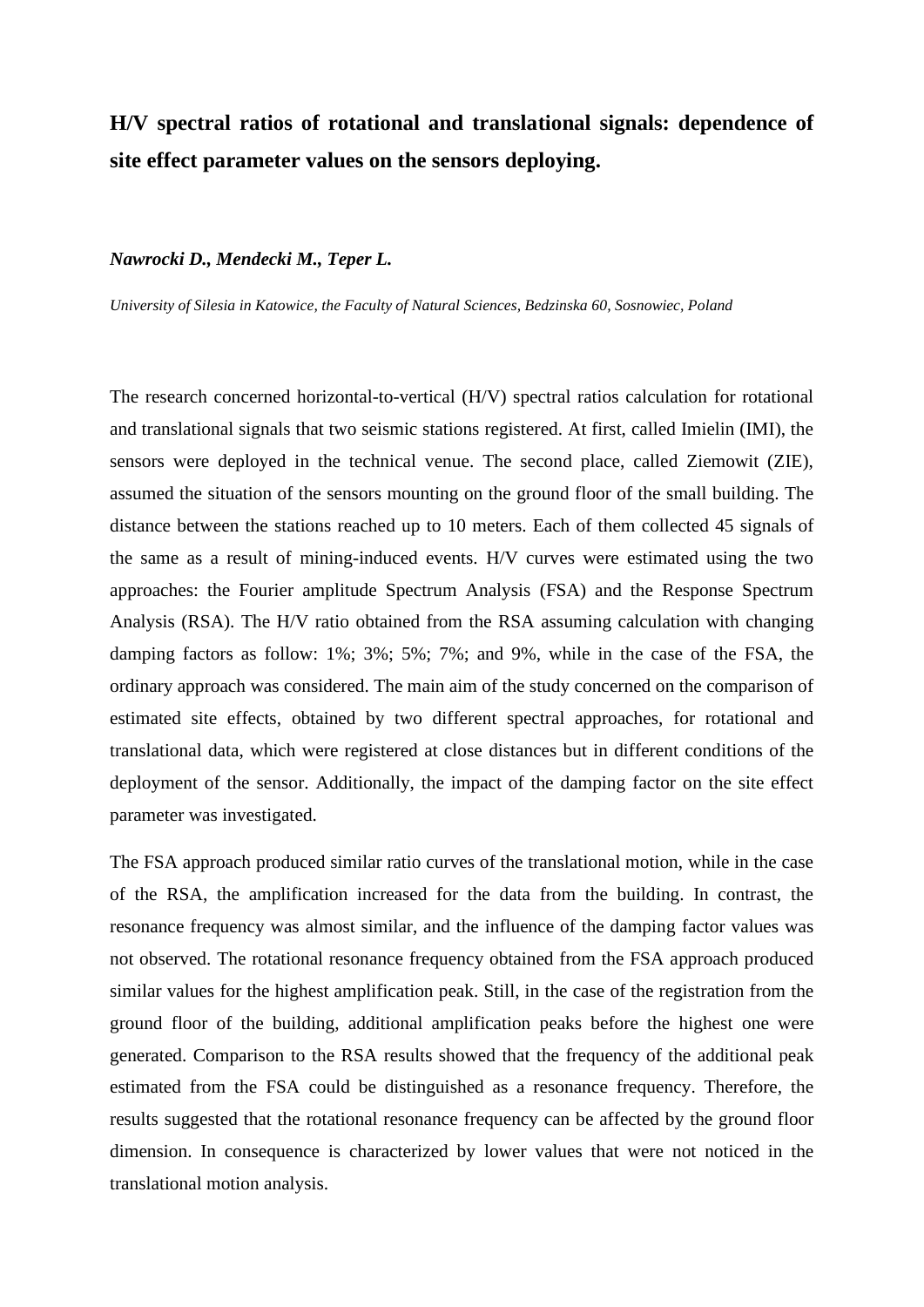# **Surface mapping of underground mining corridors with the use of soil radon emanometry.** *(poster)*

### *Andrássy E.<sup>1</sup> , Mojzeš A.<sup>1</sup> , Nogová E.1,2*

*1) Department of Engineering Geology, Hydrogeology and Applied Geophysics, Faculty of Natural Sciences, Comenius University, Mlynská dolina, Ilkovičova 6, 842 15 Bratislava, Slovak Republic*

*2) Geophysical Division, Earth Science Institute of the Slovak Academy of Sciences, Dúbravská cesta 9, 840 05 Bratislava, Slovak Republic*

The Čáry location is significant for the underground mining of lignite which is actively happening to this day, which is the reason why a part of this area is undermined. The original aim of the emanometric measurement was to distinguish the undermined and non-undermined parts of the measured location. It was presumed that the radon concentrations would be relatively low with minimal variability and during the transition from one area to the other the values would not fluctuate, but they would keep a certain stable character. However, the emanometric results were unexpected, since the values did not change during the transition from one area to the other, but increased radon concentrations were remarkable and also correlated well with the plan of the mine which described the locations of individual underground corridors and mined spaces.

## **Geoelectrical modelling of Dobrá Voda seismoactive area.** *(poster)*

*Ondrášová L.1,2, Godová D.1,2, Vozár J.<sup>1</sup> , Hók J.<sup>3</sup>*

*1) Division of Geophysics, Earth Science Institute, Slovak Academy of Sciences, Dúbravská cesta 9, 840 05 Bratislava, Slovakia*

*2) Department of Engineering Geology, Hydrogeology and Applied Geophysics, Faculty of Natural Sciences, Comenius University, Mlynská dolina, Ilkovičova 6, 842 48 Bratislava, Slovakia*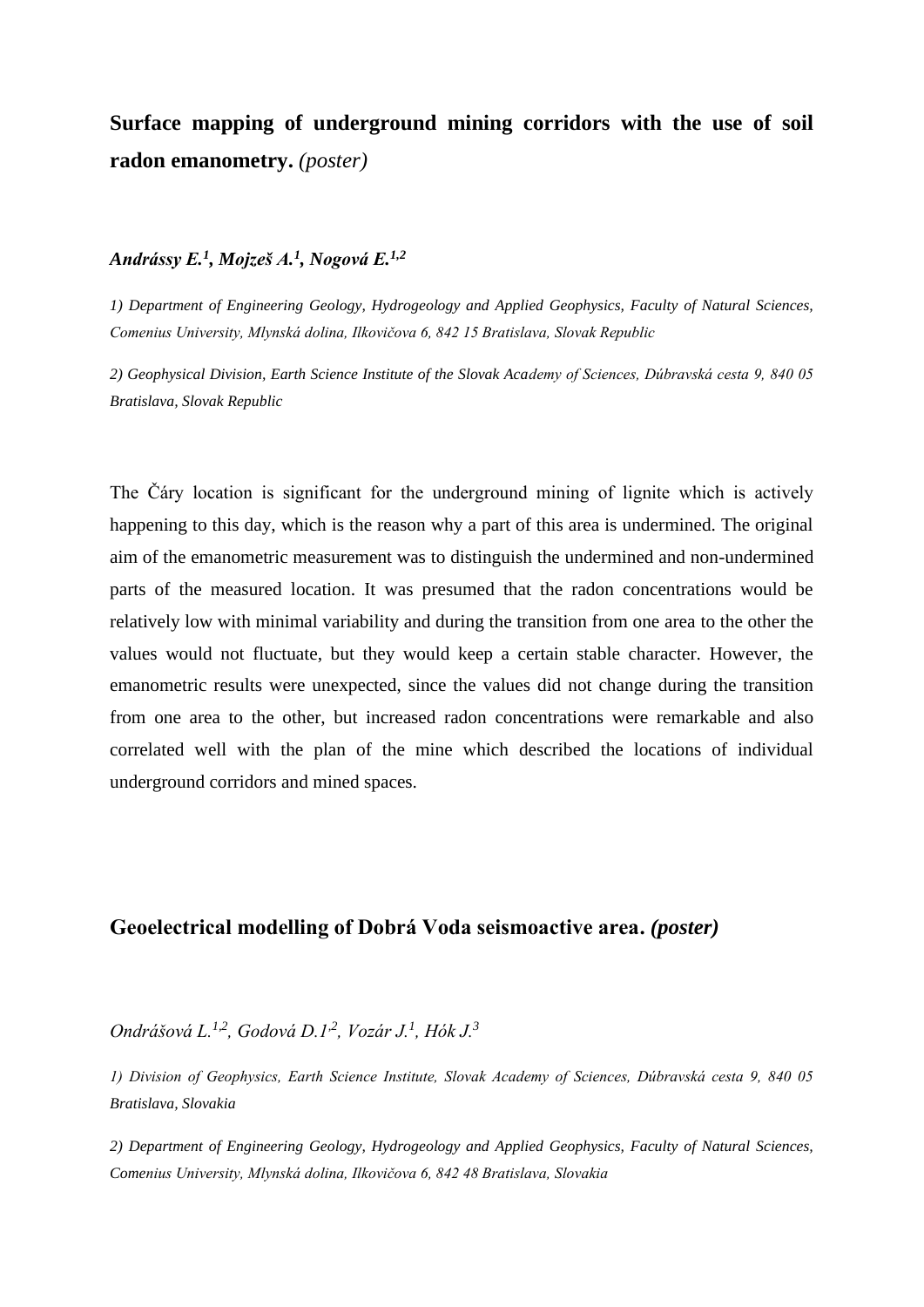*3) Department of geology and paleontology, Faculty of Natural Sciences, Comenius University, Mlynská dolina, Ilkovičova 6, 842 48 Bratislava, Slovakia*

In this study we present geoelectrical modelling of the Dobrá Voda area based on data from magnetotelluric measurements. This area is well known for its increased seismic activity, which may be related to its location at the contact of the Bohemian Massif, the Eastern Alps, and the Western Carpathians. Their mutual movement creates tensions that cause seismic activity. Using this method, we tried to capture the tectonic structure of the Dobrá Voda area, which can help us to understand its evolution and processes that preceded earthquakes. Magnetotelluric data were collected at 8 sites distributed along profile with northwestsoutheast orientation. Target penetration depth was at least 10 km. We modelled the data in the WinGLink software by 2D inversion code, and calculated 2D conductivity models of regional structures. The best fit between measured and modelled data was estimated by changing the settings of several inversion parameters during the inversion process. The presented geoelectrical model shows image of the main conductive contrasting tectonic structures in the studied area, and it is used for geological interpretation. In the future, we plan to supplement the geoelectrical models with results of seismic measurements.

**The latest studies of the lithosphere in Slovakia based on the magnetotelluric models.**

*Vozár J., Bezák V.*

*UVZ SAV Bratislava*

The presentation shows lithosphere studies obtained within the project APVV-16-0482 in the last five years. The main method was magnetotellurics (MT) providing conductivity models of structures, which was combined with other geophysical methods. The research was conducted in three areas: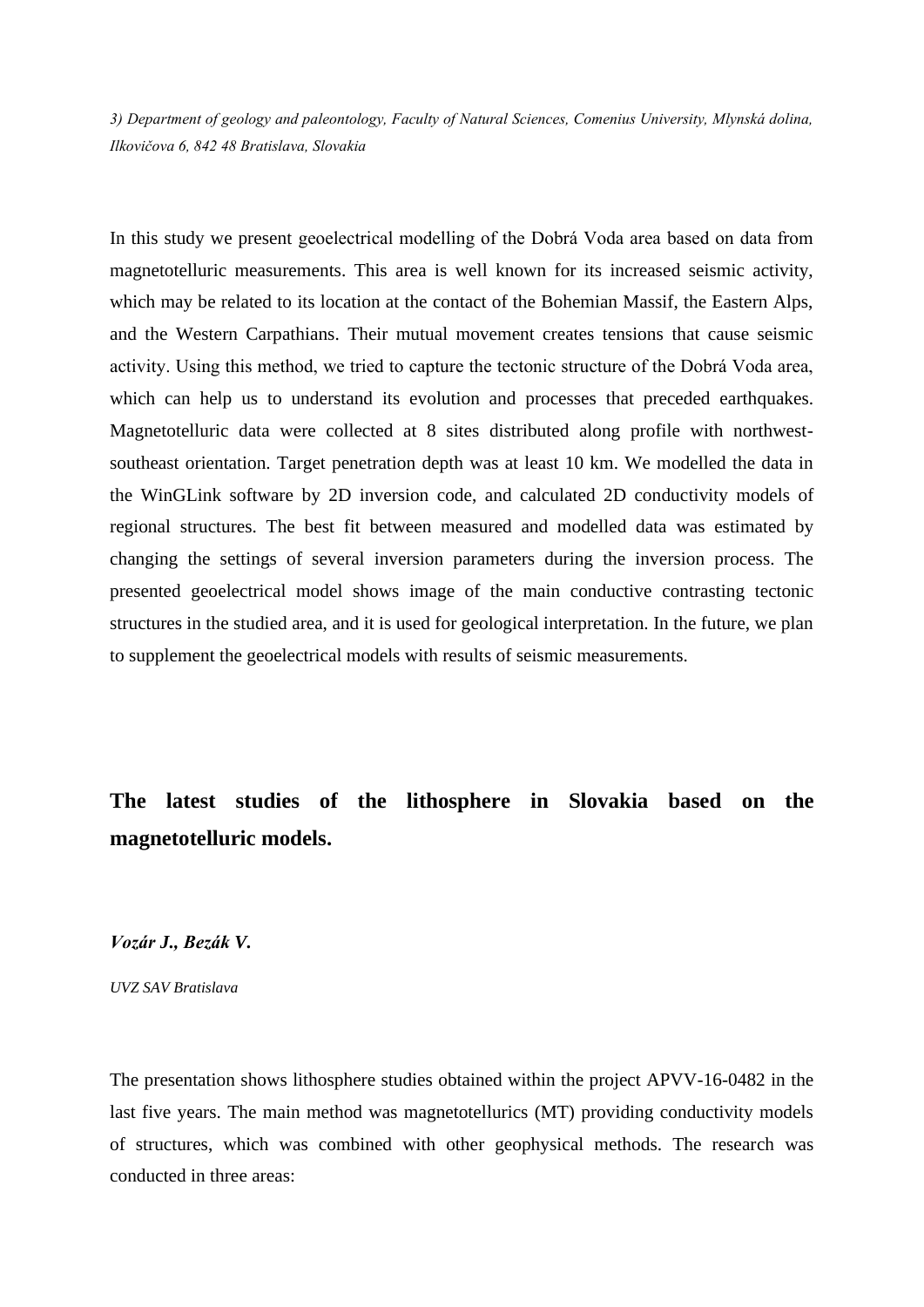#### a) Structures at the contact of the Outer and Inner Carpathians

In a series of works, we focused on 2D and 3D MT modelling on profiles across the Klippen Belt (KB), and the goal of the studies was to compare the deeper structures of the KB in its western and eastern sections. In the western section the tectonics is dominated by the Flysch Belt (FB) overthrusts onto the KB. On the other hand in the eastern section the situation is opposite, where the KB is thrusted on the FB. By later processes the southern part of KB is cut off by steep faults. The contrasting tectonic style of the western and eastern sections of KB reflects the different kinematics of the Inner Western Carpathians (IWC) and the European Platform (EP) collision in the western and eastern parts. While in the western part the transpression tectonics dominated, in the eastern part there were frontal thrusts on the EP. Only then the transpression movements along the BP begin.

### b) Interpretation of MT measurements along the seismic profile 2T

From north to south the 2T profile crosses all the basic tectonic units of the Outer and Inner Carpathians, and in addition to seismics, gravimetric and geothermal data were modelled on the section. Compared to the 2D model, the 3D MT model gives qualitatively new information about the physical properties of the crust along the profile and in its immediate vicinity. The new phenomena are highlighted in the 3D image, such as whole crustal conductivity zones at the boundary of physically contrasting blocks, namely the Carpathian conductivity zone (CCZ), the Pohorelá shear zone and the Zdychava fault zone. We see a significant difference especially in the case of the interpreted CCZ, which was not visible in the 2D section. On the contrary, in the sections through 3D model the CCZ is clearly visible and we assume that it reflects significant fault zones at the EP-IWC junction.

### c) Preliminary MT models in eastern Slovakia

On all three profiles that we have chosen, we focused on whole crust structures and therefore the profiles resolution is insufficient for shallow geological details. The dominant feature are the mostly middle-crust wide conductive zones, which are revealed on all profiles, although not always in the same position. Such structures have no equivalent in other profiles in central (2T) or western (MT-15) Slovakia, only with the exception of the southern part of the 2T profile, where it was interpreted as a young alternated crust by volcanic activity or hydrothermal fluids. The conductive zones on our three profiles are also genetically young and we associate them with Neoalpine tectonic processes in the Neogene.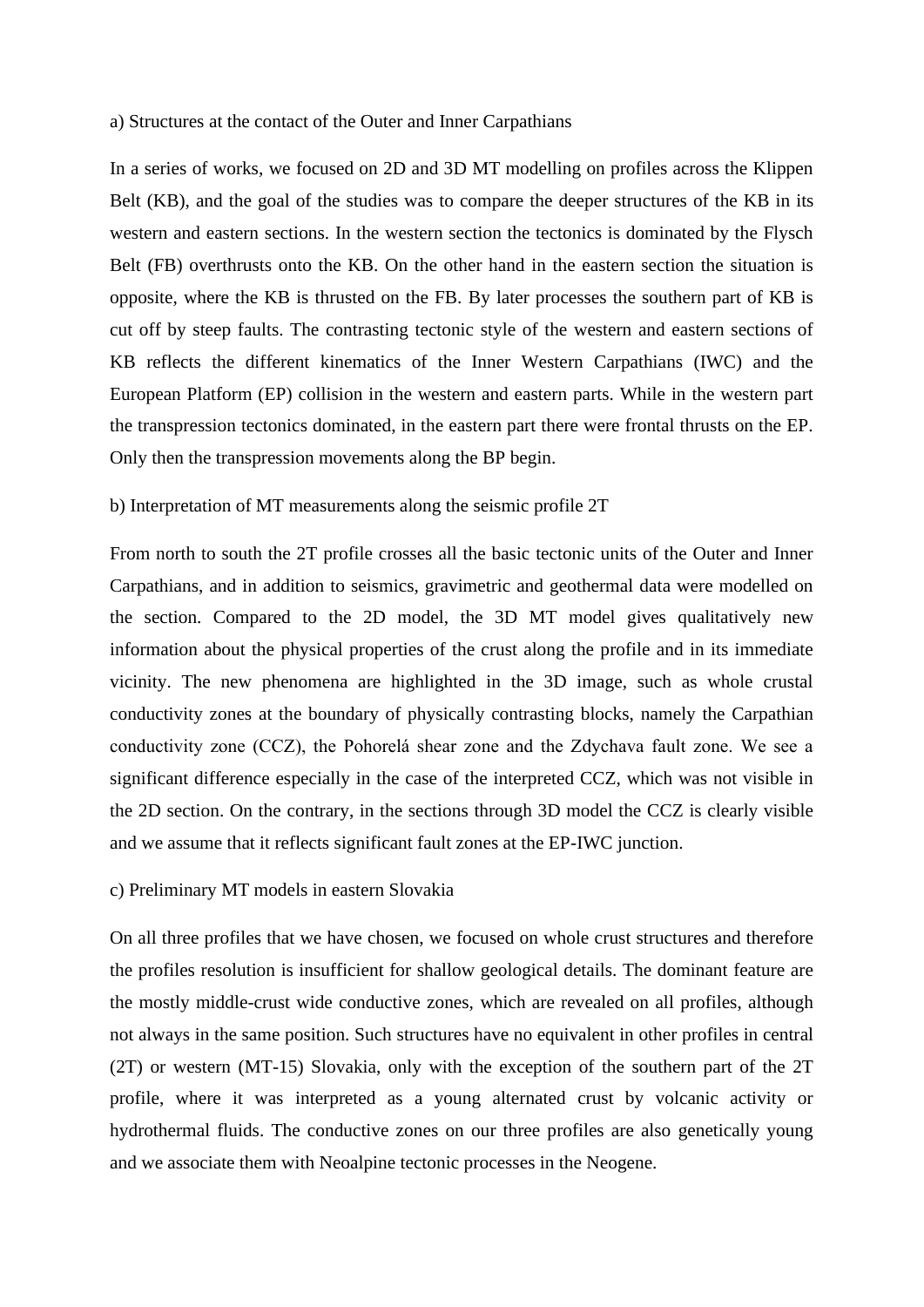# **Microgravimetry and GPR: Searching for Archaeological Objects in St. Joseph Church in Beckov, Slovakia** *(poster)*

## *Nogová E.1,2, Ondrášová L.1,2, Zvara I.<sup>2</sup>*

*1) Division of Geophysics, Earth Science Institute, Slovak Academy of Sciences, Dúbravská cesta 9, 840 05 Bratislava, Slovakia*

*2) Department of Engineering Geology, Hydrogeology and Applied Geophysics, Faculty of Natural Sciences, Comenius University, Mlynská dolina, Ilkovičova 6, 842 48 Bratislava, Slovakia*

The combination of two geophysical methods - microgravimetry and GPR (ground penetrating radar) - has been proven to be very capable and effective tool for archaeological prospection. The methods have been used multiple times in momentous buildings in the last years and they have demonstrated an effective measurement and reliable results. The combination was chosen to seek underground spaces of St. Joseph Church in Beckov, Slovakia. Measurements were performed during a two-day survey in order to confirm the existence of the presumed crypts and their entrances, which, according to historical documents, should be located under the church floor. This contribution presents compelling results of the survey and subsequent inverse modelling of the objects in the selected area under the church altar. The cavities have not been verified yet.

## **The first pan-Alpine unified Bouguer anomaly map**

### *Zahorec P.<sup>1</sup> , Papčo J. 2 , Pašteka R. 3 , Bielik M. 3 , Nogová E. 3,4*

*1) Slovak Academy of Sciences SAV, Department of Gravimetry and Geodynamic, Bratislava, Slovakia*

*2) Faculty of Civil Engineering, Department of Theoretical Geodesy and Geoinformatics, Bratislava, Slovakia*

*3) Comenius University, Department of Engineering Geology, Hydrogeology and Applied Geophysics, Faculty* 

*of Natural Sciences, Bratislava, Slovakia*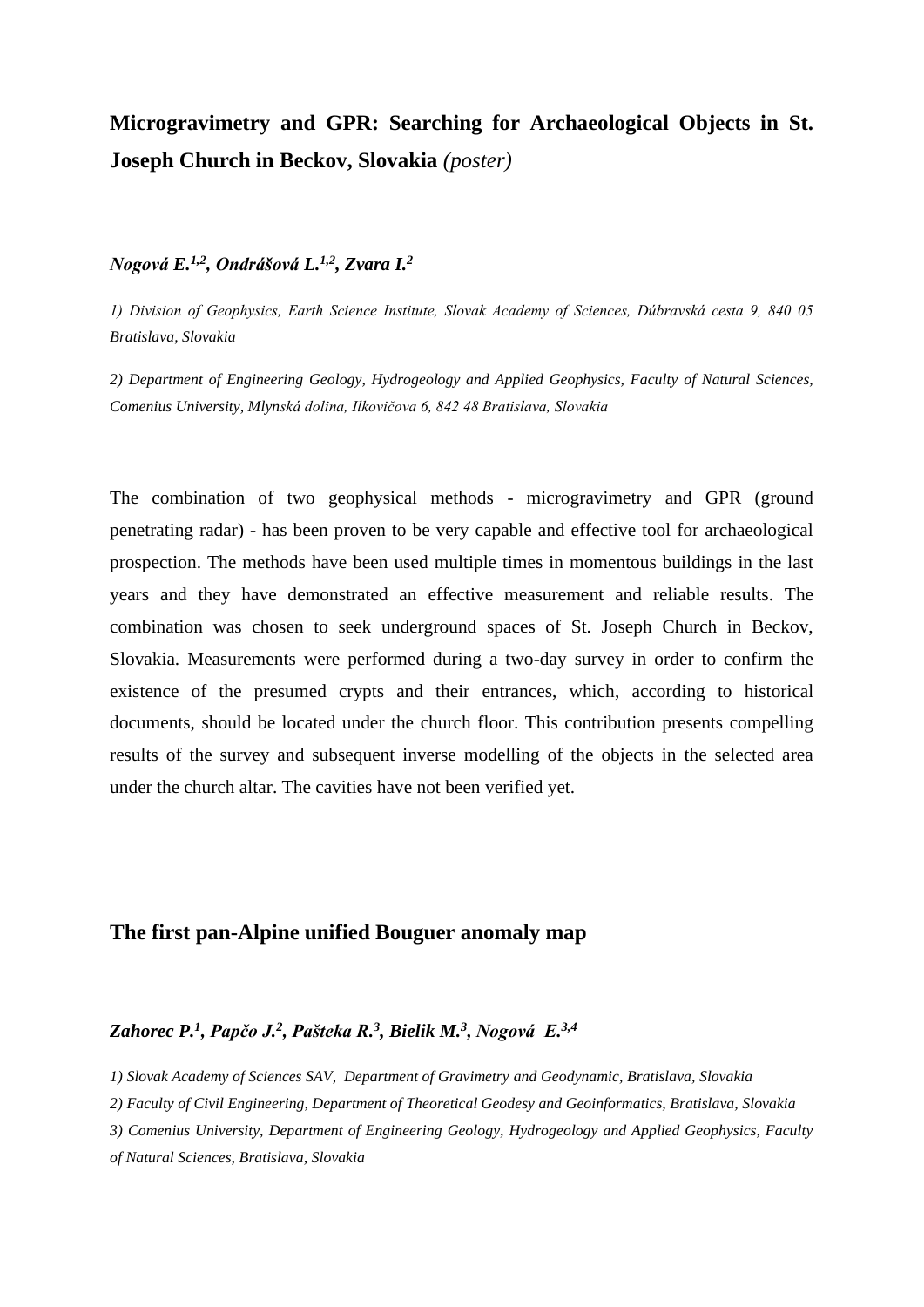*4) Geophysical Division, Earth Science Institute of the Slovak Academy of Sciences, Bratislava, Slovak Republic*

The European AlpArray initiative was established to improve our understanding of the geological development and the seismic risk in the Alps-Apennines-Carpathians-Dinarides mountain system. As part of this project, the AlpArray Gravity Research Group (AAGRG) was established, the aim of which was to compile a homogeneous gravity data set in the wider Alpine region. The published map of complete Bouguer anomalies of the wider Alpine region is homogeneous for the first time and compiled according to state-of-the-art criteria in terms of input data sets, applied methods and all corrections of the measured gravity acceleration (topography, bathymetry, atmosphere, special emphasis was placed on the gravitational effect of large mountain lakes, which are located in the studied area). The resolution of gravity anomalies is appropriate and fully sufficient for integrated modelling of local, regional to continental geological structure of the European lithosphere, as well as for its joint inversion with other, especially seismic data sets.

### **Examples of Benioff strain release in mines**

#### *Mendecki M. J.*

*Faculty of Natural Sciences, University of Silesia, Bedzinska 60, Sosnowiec, Poland*

The study concerns the Benioff strain release (BSR) method for mining seismicity observation. Methods analysing Benioff strain release or seismic moment release are widely used in natural seismicity. Especially, the BSR method and similar are applied to predict the size and occurrence time of the strong seismic event based on the critical-to-point model. Moreover, these methods analyse acceleration-like or quiescence-like behaviour. The type of release can indicate what actually appeared in the rock mass. Following the previous study on natural seismicity, the research focused on the adoption of the BSR method for seismicity related to a mining operation.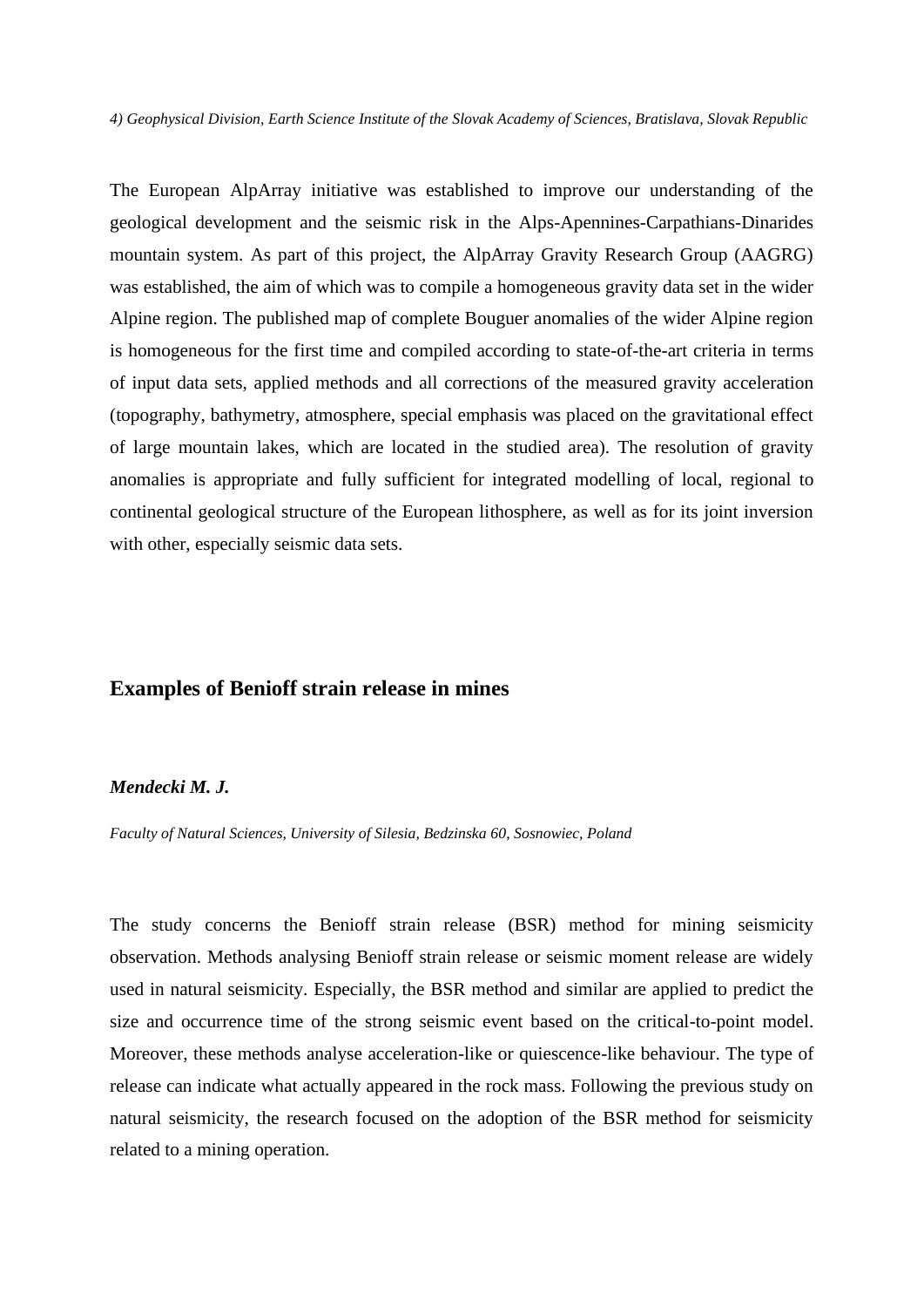The preliminary observation indicated the patterns repeating for different longwall panels. Moreover, the BSR distinguishes easily the changes in energy release caused by varying mining conditions and geological settings. Correlation of acceleration-like or quiescence-like trends with varying conditions showed that analysis of the trends can be used as a tool the assess the significant changes in the rock mass, as well as, in the seismic hazard.

Due to the development of the BSR method for natural seismicity, new approaches have appeared. An interesting methodology was shown for the technique of the revised-BSR which uses an attenuation function. This function limits the influence of far-away preshock events and only near-distant events lead to the nucleation of a strong event. Such an approach was also implemented for mining data, which reveals that the nucleation radius in a mine can be smaller than the longwall panel width or similar in size.

# **The study of fracturing using seismic methods supported by forward modelling – a field case (Strzegom and Podleśna, Poland)**

### *Stan-Kłeczek I. 1 , Marciniak A. 2*

*1) Faculty of Natural Sciences, University of Silesia in Katowice, Poland*

*2) Institute of Geophysics Polish Academy of Sciences, Warsaw, Poland* 

Fracturing represents the existence of discontinuities and weakening surfaces in a rock structure that exceed the dimensions of the mineral grains forming the rock. Cracks in rocks occur more frequently as crack systems with specified orientations than randomly oriented features. Thus, it has been observed that anisotropy of elastic properties of the massif causes the prioritisation of cracking in specific directions. It is not always possible to measure cracks directly in a quarry, hence the need to use seismic methods that allow for the identification of main crack systems.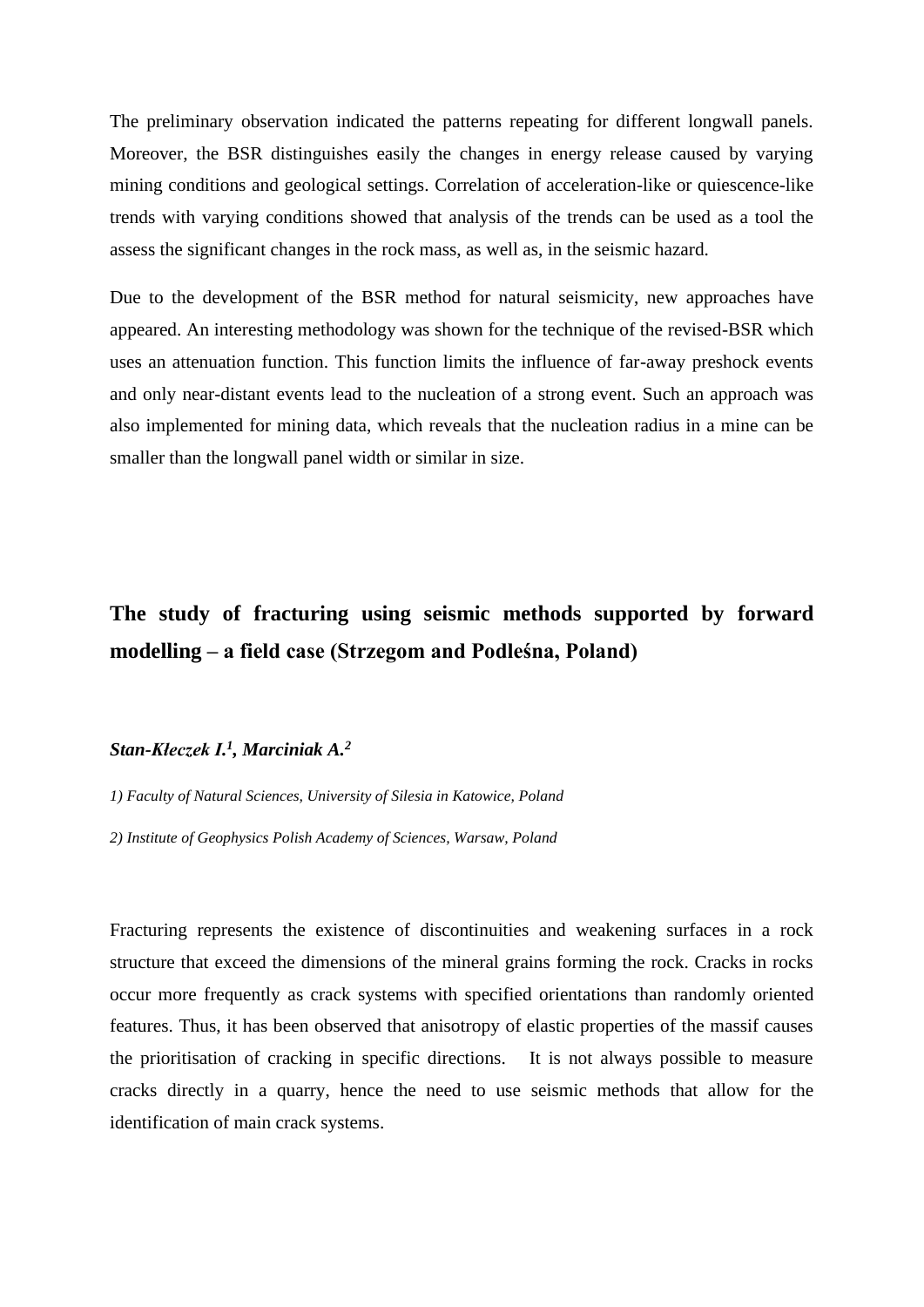This paper presents seismic refraction and multichannel analysis of surface wave measurements used to study the anisotropy of P- and S-wave velocities. Additionally, synthetic forward modelling is presented as a tool for supporting seismic anisotropy studies. The geophysical measurements of cracks allowed for the analysis of the fracturing of a granite rock mass in a Paleozoic granite quarry (Strzegom, Poland) and the fracturing of dolomite from a Triassic dolomite quarry (Podleśna, Poland). By applying forward modelling to support multichannel analysis of surface waves (MASW) and refraction studies, this method simplified data processing and verified the final results based on data from difficult seismic conditions.

# **Selected geophysical methods as tools for identifying the location of the Sztolnia Ponikowska in Olkusz, Poland**

#### *Stan-Kłeczek I.\*, Mendecki M. J., Pierwoła J., Cabała J.*

*Faculty of Natural Sciences, Uniwersity of Silesia, Bedzinska 60, Sosnowiec, Poland*

*\*corresponding author: iwona.stan-kleczek@us.edu.pl*

The analysis of archival materials, notes and historical mining maps, despite providing valuable information, often does not allow to clearly determine the location of old excavations existing for hundreds of years. Nevertheless, after many years, an inventory of abandoned workings is often carried out. However, drilling boreholes to detect and locate pits lying shallow below the ground surface is uneconomical. Therefore, geophysical methods are effective techniques that help solving such problems.

The research object is the historic adit Sztolnia Ponikowska in Bolesław (Olkusz district, Poland). The adit was built in the years 1563–1621, and its purpose was to drain water from lead ore mines in Olkusz. The flood of the river in 1703 caused severe damage to the adit, as a result, around 1712, it ceased to function as the last drainage adit in the Olkusz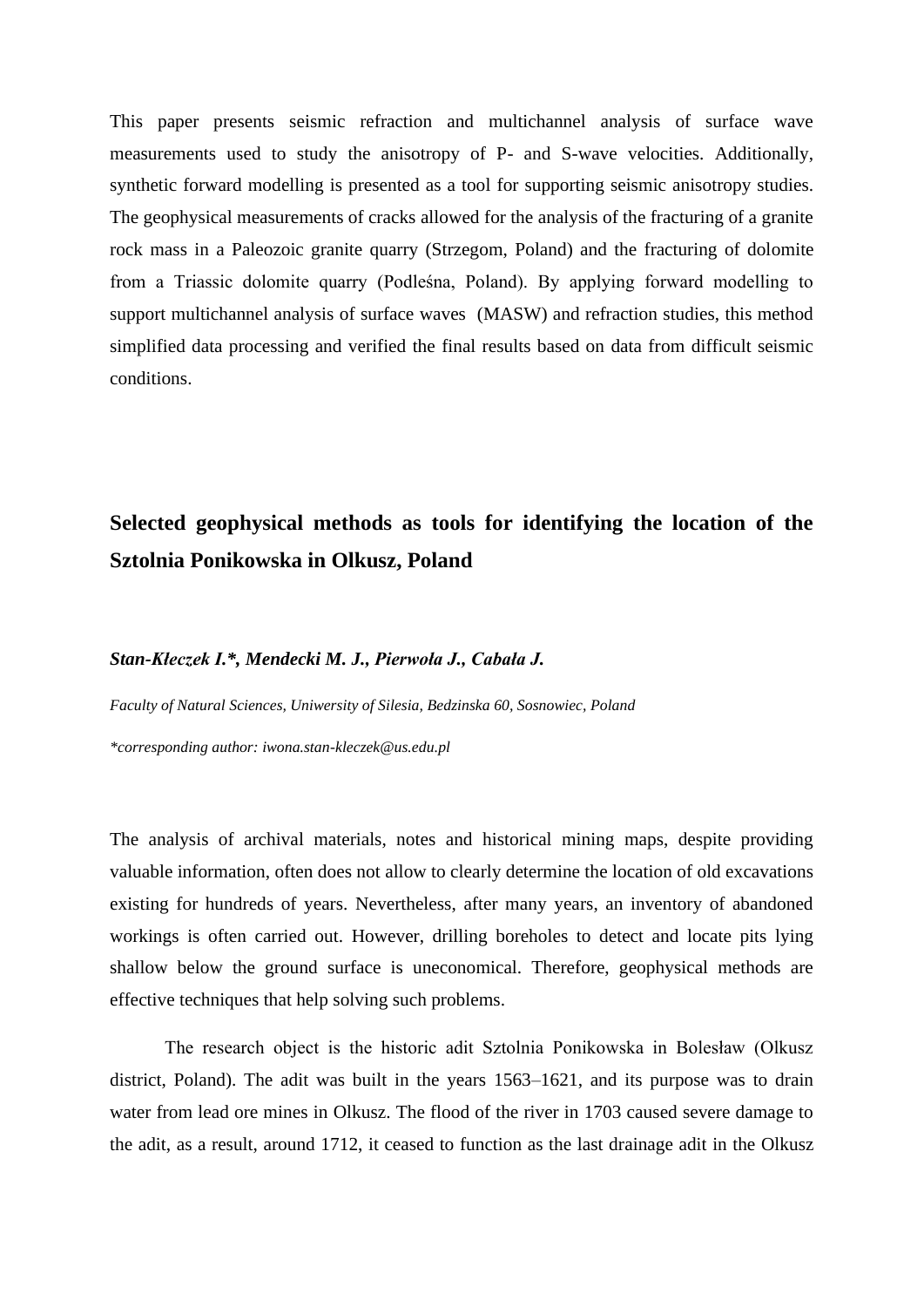area. At the beginning of the 20th century, the lack of the adit conservation resulted in the loss of water flow capacity and, as a result, its complete disappearance.

The presented research attempts to select the best geophysical method to detect the location of the Sztolnia Ponikowska. Three geophysical methods: electrical resistivity tomography ERT, seismic refraction tomography SRT and multichannel analysis of surface waves MASW were selected, and their suitability for this type of research was tested. Preliminary results showed the changes in geophysical parameters i.e. resistivity, P- and Swave velocities, as well as, dynamic elastic modules corresponding to lithological and mining properties.

# **Imaging summit structures of Mt. Etna Volcano by forward density modelling.** *(poster)*

### *Pánisová J. 1 , Vajda P. 1 , Zahorec P. 1 , Papčo J. 2 , Greco F. 3 , Messina A. 3 , Carbone D. 3*

*1) Earth Science Institute, Slovak Academy of Sciences, Bratislava, Slovak Republic, geofjapa@savba.sk*

*2) Department of Theoretical Geodesy, Faculty of Civil Engineering, Slovak University of Technology, Bratislava, Slovak Republic* 

*3) Istituto Nazionale di Geofisica e Vulcanologia, Sezione di Catania, Osservatorio Etneo, Catania, Italy*

Stratovolcano Etna is the largest active volcano in Europe, well-known for its continuous, mostly effusive eruptive activity. It is located on the east coast of Sicily (Italy) north of Catania city. New gravity survey was undertaken in July 2021 to investigate the subsurface of the Etna's summit area. Only the NW part of the planned survey area was accessible to field work due to ongoing intense eruptions. The gravity stations (171 in total) were positioned using precise geodetic positioning based on GNSS technology. The gravity data was processed in a standard manner applying all corrections necessary for the calculation of complete Bouguer anomalies (CBA). Special attention was paid to the computation of precise topographic correction using the Toposk software. As the topography around the summit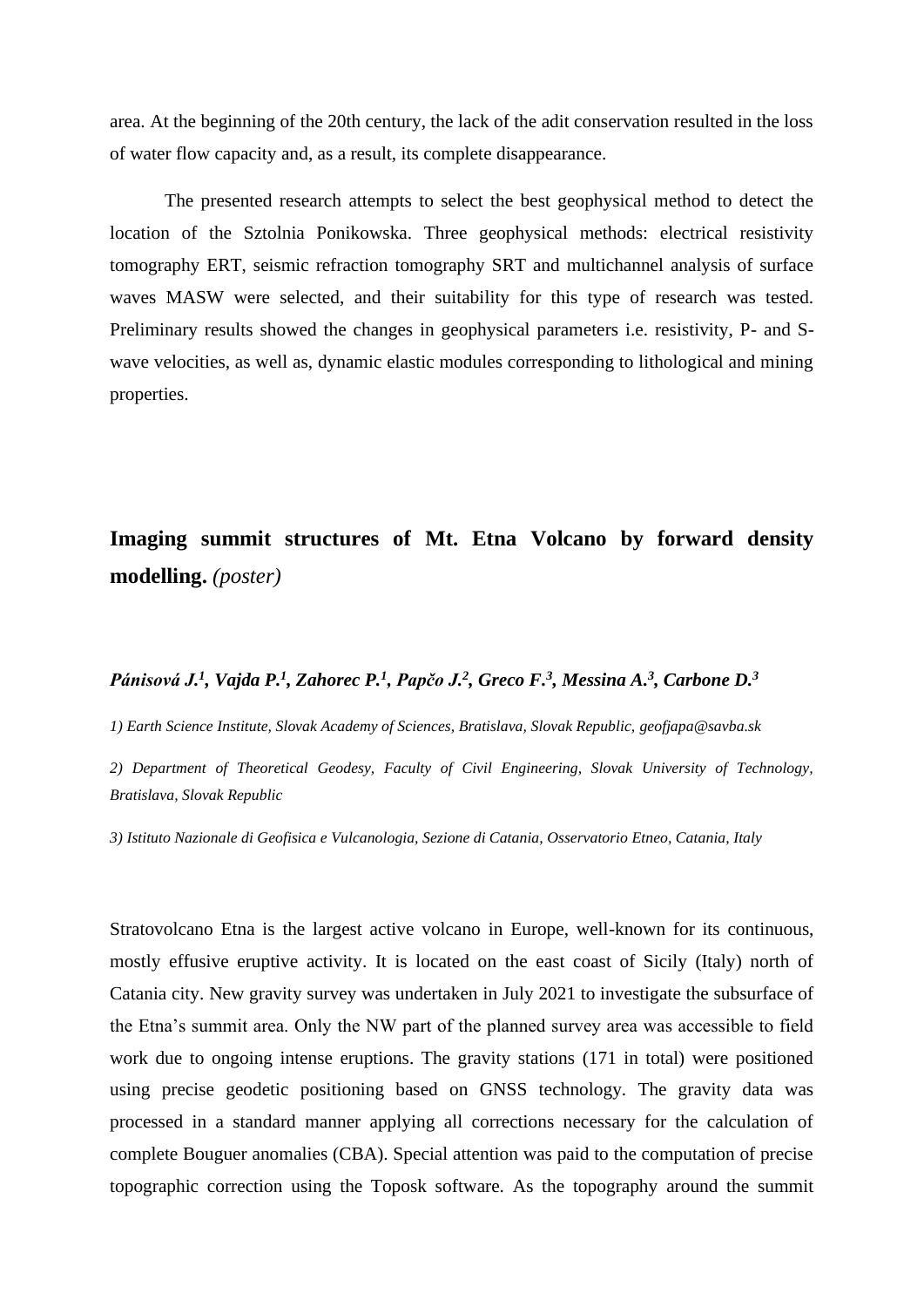craters may change significantly in short time due to Etna's activity it was a quite challenging task. The reference density of 2300 kg/m3 was used in the calculation of the CBA and in the 3D density modelling too. The Bouguer anomaly map shows dominant gravity low indicating the presence of low-density material below summit craters. We use forward density modelling and the IGMAS+ (Interactive Geophysical Modelling Assistant) software to depict the subsurface structures in the investigated area. We assume homogeneous density distribution in modelled geological formations. To constrain the 3D density model we use existing geological and volcanological data. The NE edge of the surveyed area crosses the Pizzi Deneri zone that is characterized by a high concentration of faults and eruptive fissures. The presence of these structures could result in lowering the local density, thus explaining the gravity decrease observed at the northern edge of the Bouguer anomaly map. Presented model has confirmed the double conduit feeding system below the summit craters surrounded by highly weathered and fumarolized volcanics. It represents though simplified, yet geologically plausible insight into upper 2 kilometres of the Etna's subsurface.

# **Lithospheric structure and its rheological properties in the carpathianpannonian area, calculated using 2D integrated modelling method.** *(poster)*

*Dérerová J., Bielik M., Makarenko I., Kohút I., Legostaeva O., Godová Dominika, Savchenko O., Starostenko V., Zeyen H.*

The Carpathian-Pannonian–European platform area with its geological complexity provides a great opportunity to study the structure of the lithosphere, the asthenospheric and lithospheric processes taking place within it and their mutual interaction during the continental collision, the orogeny, the volcanic arc and related fore-arc and back-arc basin development. Unlike most other methods that focus on interpretation of individual geophysical fields, we utilize 2D integrated modelling approach to determine the lithospheric structure and its rheological properties. This method combines joint interpretation of gravity anomalies, topographic heights, geoidal heights and surface heat flow data. Based on the calculated temperature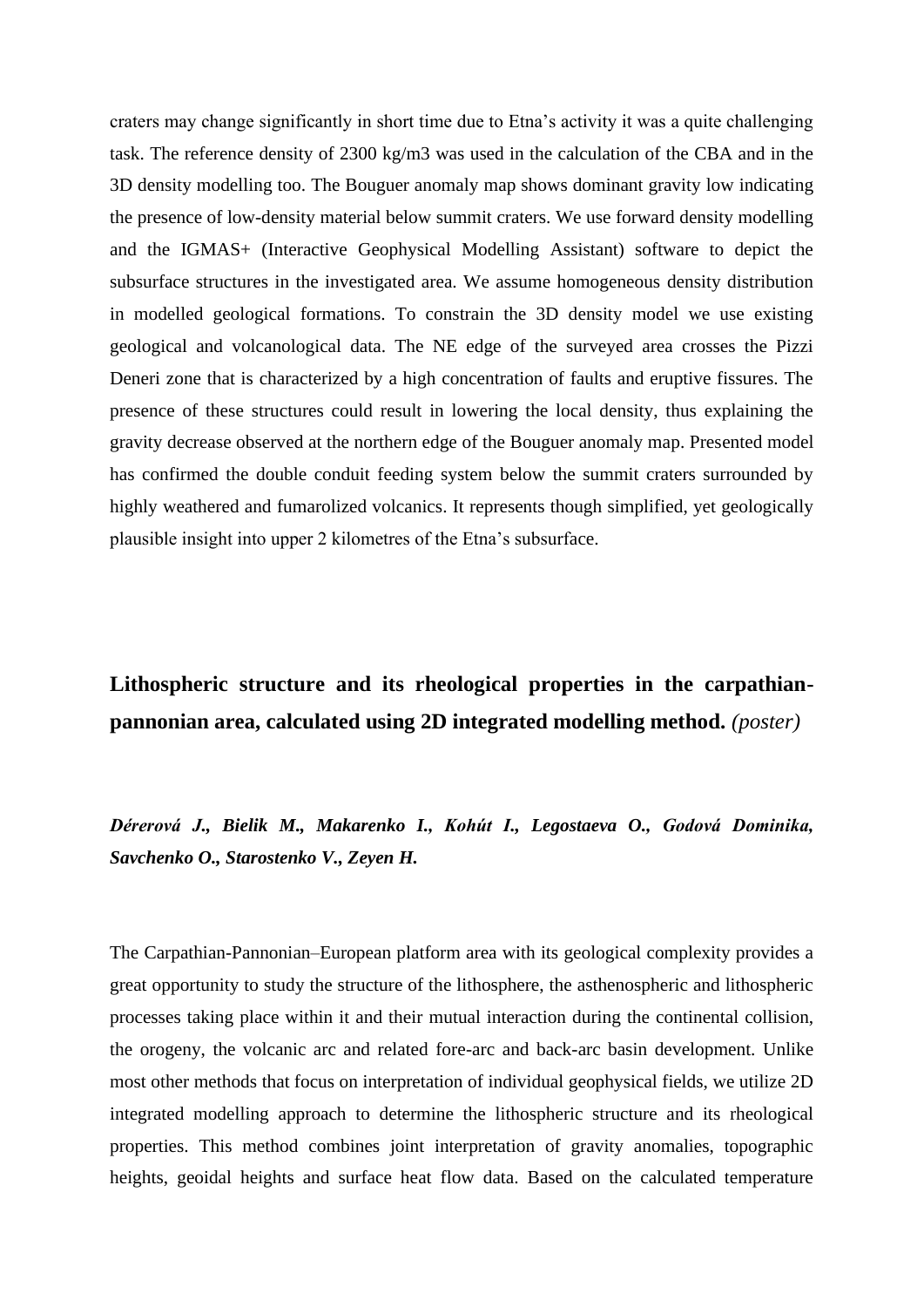distribution and given rheological parameters of the rocks, we can construct a simple rheological model of the lithosphere.

2D integrated modelling method has already been used to estimate the lithospheric structure along several transects passing through the Western and Eastern Carpathians and the Pannonian Basin. Based on the results, a map of lithospheric thickness has been constructed and published. Continuously, new transects are being added and interpreted, with lithospheric thickness map being updated. In this presentation, we focus on modelling along several new transects, namely transect HT-1 running through the Western Carpathians and passing through the High Tatras, and transect Vyhne running through the western part of the Western Carpathians and passing through the location of Vyhne tidal station. Rheological modelling focuses on Vyhne transect and transect VII located in the Eastern Carpathians.

Taking into account all obtained results, we can summarize that lithospheric thickness in the carpathian-pannonian region increases from the youngest and hottest tectonic units (the Pannonian Back-arc Basin system) to the oldest and coolest ones (the European Platform). While in the western part of Western Carpathians the lithosphere is almost flat (100 km depth), in the central and eastern part of the Western Carpathians we observe thickening of the lithosphere up to 110-140 km and formation of lithospheric root. Lithospheric thickening is accompanied by crustal thickening. The thickening continues in the Eastern Carpathians with observed values up to 200-240 km, with the most pronounced lithospheric root in the Vrancea zone. Rheological models indicate that different tectonic units show different rheological behavior. Generally, lithospheric strength in compressional mode is higher than in extensional and the largest strength is located on the boundary between upper and lower crust. Maxima of strength can be observed in the European Platform, in the Western Carpathians and in the Inner and Outer Eastern Carpathians.

**Application of georadar as a tool for analysis of road construction layers and inspection of bridges.** *(poster)*

*Putiška R., Brixová B., Bednarik M.*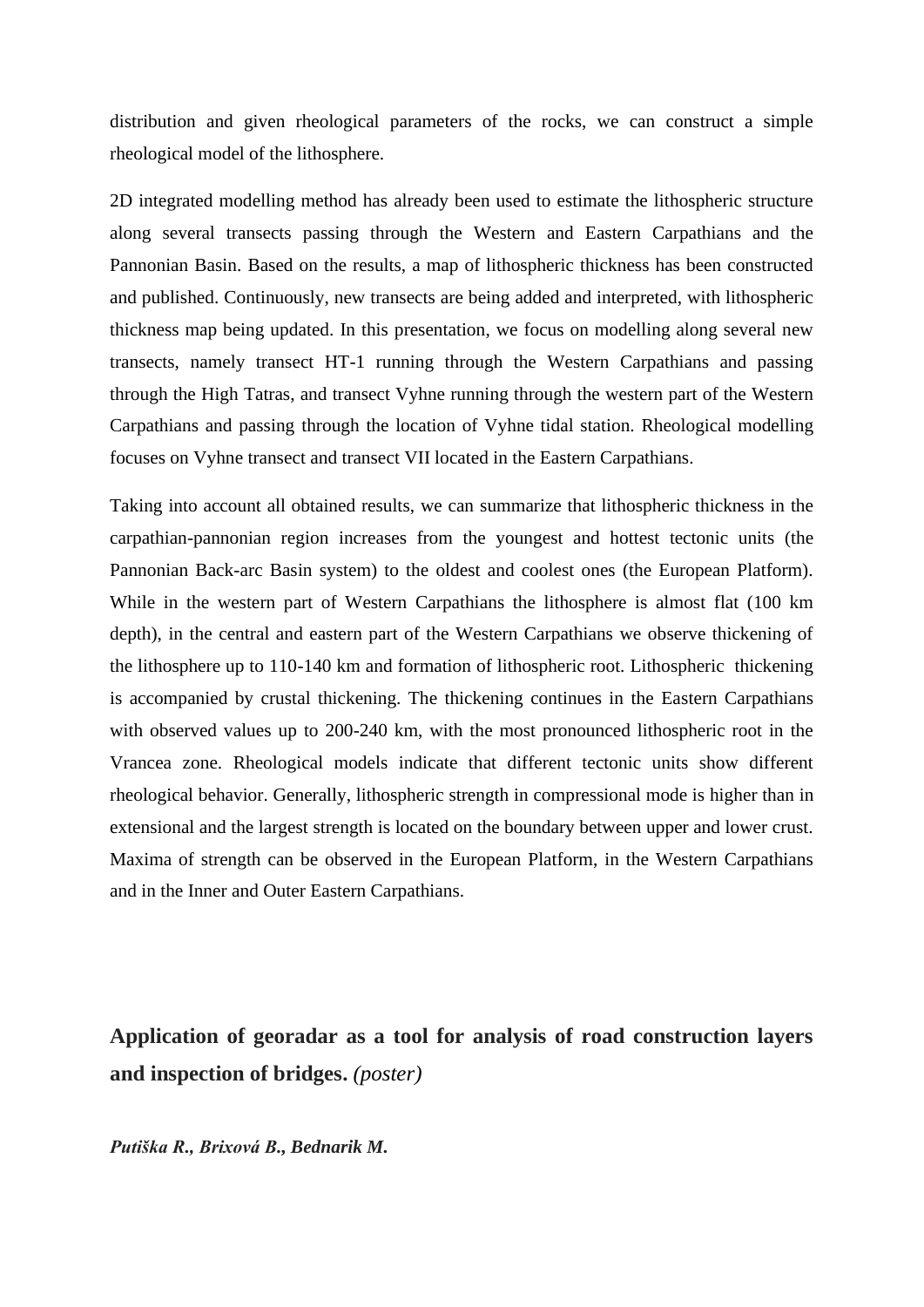*Department of Engineering Geology, Hydrogeology and Applied Geophysics, Faculty of Natural Sciences, Comenius University, Mlynská dolina, Ilkovičova 6, 842 15 Bratislava, Slovak Republic*

Georadarové vlny majú schopnosť preniknúť do asfaltových a betónových vozoviek a získať tak neoceniteľné informácie o stave jednotlivých konštrukčných vrstiev vozovky ako aj o stave podkladovej vrstvy. Z výsledkov merania získame neoceniteľné informácie, ktoré sú nevyhnutné pre efektívne plánovanie opráv a správy ciest a mostných konštrukcii. Georadarové meranie poskytuje súvislý podpovrchový rez - radargram pod meranou cestnou komunikáciou v jemnom intervale vzorkovania na vymedzenie vrchnej časti vozovky a hrúbky jednotlivých asfaltových a podkladových vrstiev. Pri meraní na mostných konštrukciách vieme získať presné informácie o umiestnení výstuže, dilatácie, torzných lán ako aj o stave a hrúbke betónu. Obrovská výhoda je, že všetky tieto informácie vieme dostať nedeštruktívnym spôsobom. Pri pravidelnom a opakovanom meraní georadarom sa vieme sústrediť na anomálne oblasti, ktoré môžu byť v budúcnosti problematické a tak prechádzať deformáciám a haváriám vozoviek a mostov.

# **Synthetic modelling of the "muons-chamber" in the Great Pyramid: could high-precision microgravimetry also map the chamber?** *(poster)*

### *Pašteka R., Zahorec P., Papčo J., Mrlina J., Götze H.-J., Schmidt S.*

In this presented study we have investigated the question as to whether highly accurate microgravimetric measurements on the side of a pyramid could also map the recently discovered "muon chamber" in the Great Pyramid of Giza in Egypt. Exploiting the technical capabilities of modern gravimeters, we performed three-dimensional model calculations with realistic model parameters obtained from published literature. Under ideal experimental conditions researchers are able to measure relatively small gravity effects around  $-1 \times 10$ -7 ms-2. However, to transfer the model scenario to investigating the real-world pyramid chamber we need to know what the chamber may contain – such knowledge can help in estimating a more realistic result.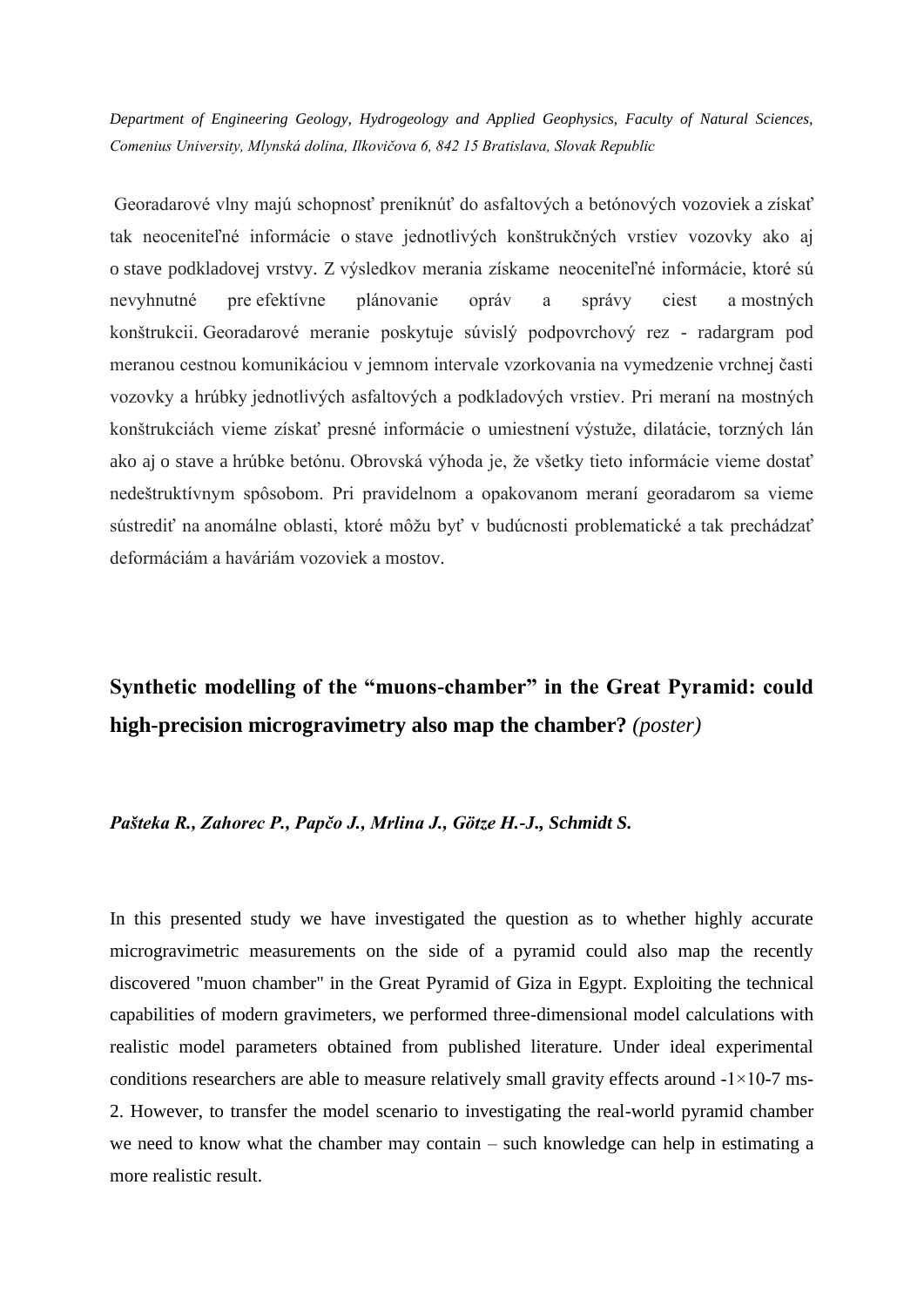## **ZInv – Modern tool for potential fields inversion**

#### *Zvara I.*

*Department of Engineering Geology, Hydrogeology and Applied Geophysics, Faculty of Natural Sciences, Comenius University, Mlynská dolina, Ilkovičova 6, 842 15 Bratislava, Slovak Republic*

Interpretation and inversion of microgravity anomalies belong to important tasks of nearsurface geophysics, mostly in cavities detection in engineering, environmental and archaeological applications. One of the most used concepts of inversion in applied gravimetry is based on the approximation of the model space utilizing 2D or 3D elementary sources to estimate their densities by means of the solution of a corresponding linear equation system. There were published several approaches trying to obtain correct and realistic results, which describe real parameters of the sources. In the proposed contribution, we introduced new modern software for inversion called zInv programmed in C#. The software offers focusing inversion in terms of selection of different stabilizing functionals, mesh inspection and forward modelling of potential fields as well. The visualization of results is either in form of 2D slices or 3D iso-slices and iso-surfaces. For demonstration, we decided to use one synthetic model and one real-world dataset (microgravity data from St. Nicholas church in Trnava). Results have shown that algorithms can generate satisfactory model results, from which we can describe real geometry, dimensions and physical properties of interpreted cavities.

**Correlation of deep seismic cross-sections with new borehole data: firsts results from Čizatice geothermal aquifer**

### *Jacko S.*

*Faculty BERG, Technical University of Kosice*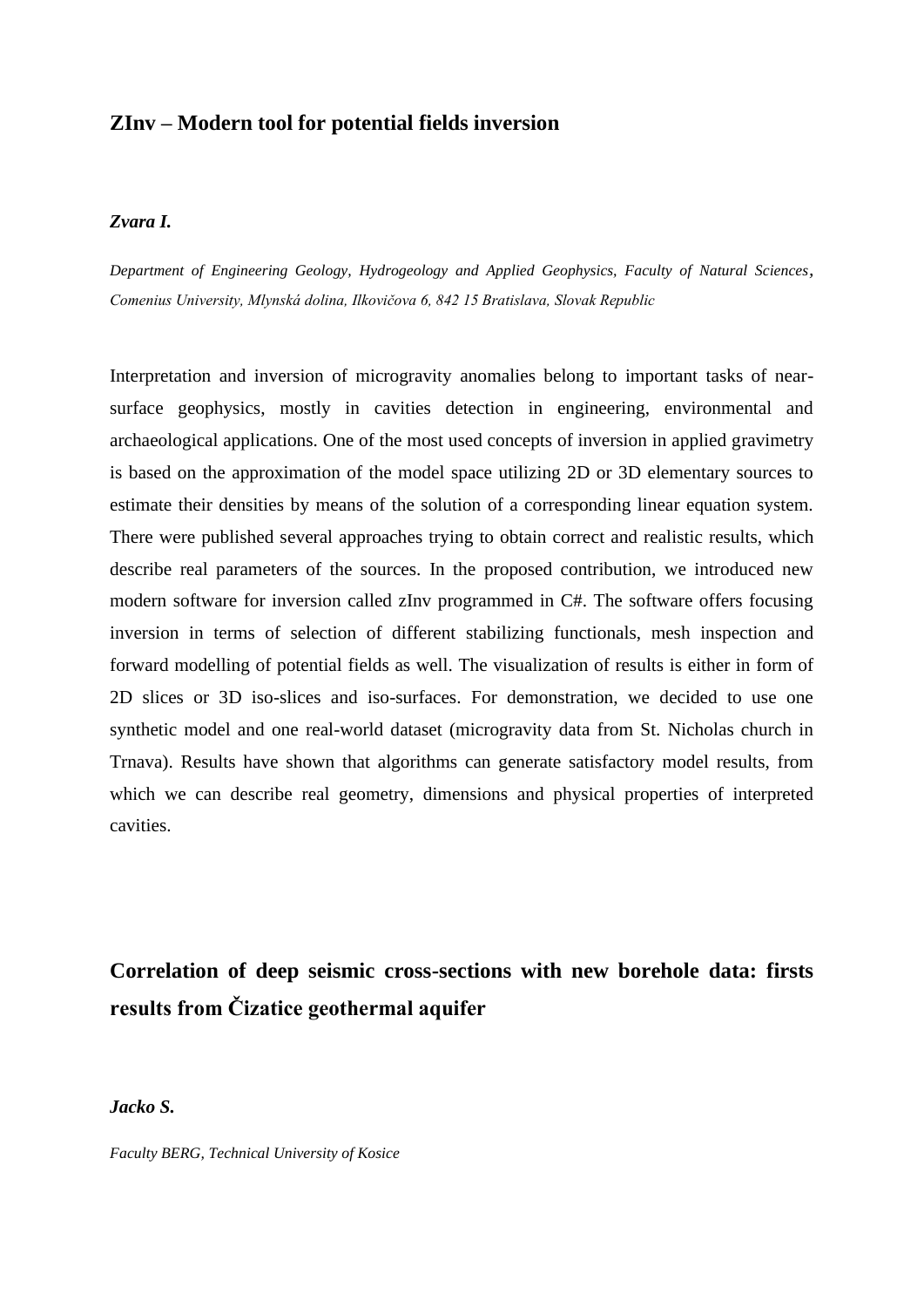The East Slovakian basin, is an example of a geothermal structure with a linear directed heat flow ranging from 90 to 100 mW/m2 from west to east. The west rim of the basin is divided into two geothermal structures (Cizatice and Durkov), wherein Cizatice was realized geothermal borehole with a total depth 2703 m. The borehole localization was hing on the interpretation of several deep seismic sections. The new borehole data confirm our assumption of existence by several tectono-geological factors, like as: (a) tectonics, and the associated disintegration of the aquifer block by multiple deformations during the pre-Paleogene mainly Miocene period. (b) hydrogeological, the geothermal structure is accommodated by Na-Cl waters with 32,1 g.l-1 mineralization. The chemical composition of the water is influenced by the Middle Triassic dolomite aquifer as well as by the infiltration of saline solutions. (c) geothermally anomalous heat flow of 123,6 degrees with 13,8 l/s total flow near the Slanské vchy volcanic chain seems to be the perspective for heat production.

# **Some remarks on geophysical study of the Carpathian-Pannonian lithospheric structure - review**

*Bielik M.<sup>1,2</sup>, Zeyen H.<sup>3</sup>, Starostenko V.<sup>4</sup>, Makarenko I.<sup>4</sup>, Legostaeva O.<sup>4</sup>, Savchenko S.<sup>4</sup>, Dérerová J.<sup>1</sup> , Grinč M.<sup>5</sup> , Godová D.<sup>1</sup> , Panisová J.<sup>1</sup>* 

*1) Earth Science Institute, Slovak Academy of Sciences, Dúbravská cesta 9, P. O. Box 106, 840 05 Bratislava, Slovakia; e-mail: geofmiro@savba.sk, [geofjade@savba.sk,](mailto:geofjade@savba.sk) geofdogo@savba.sk, geofjapa@savba.sk*

*2) Department of Engineering Geology, Hydrology and Applied Geophysics, Faculty of Natural Sciences, Comenius University, Ilkovičova 6, 842 15 Bratislava 4, Slovakia; e-mail: bielik@fns.uniba.sk*

*3) Department des Sciences de la Terre Universite de Paris-Saclay, Bat. 504, F-91405 Orsay Cedex, France, email: hermann.zeyen@universite-paris-saclay.fr*

*4) Institute of Geophysics National Academy of Sciences of Ukraine, Palladin, av. 32, Kiev, 03680, Ukraine; email: vstar@igph.kiev.ua, irinam@igph.kiev.ua, olgal@igph.kiev.ua*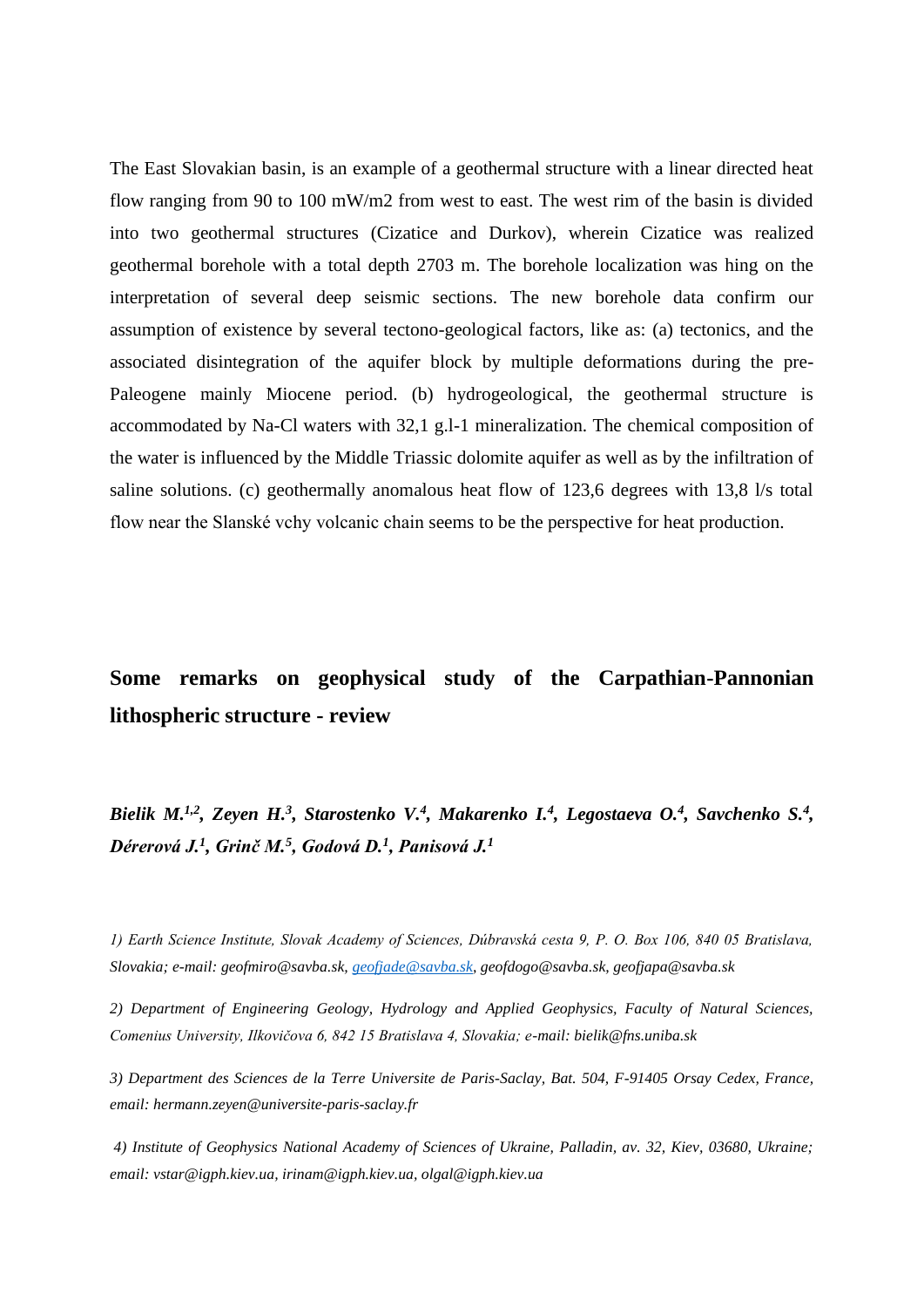Despite the great efforts of geologists and geophysicists, many questions concerning the deep structure, composition, and tectonics of the lithosphere in the Carpathian-Pannonian region and its surrounding geological units remain unanswered. The contribution deals with the most prominent features of the complete Bouguer anomalies and the lithospheric thickness in the Carpathian-Pannonian region. The stripped gravity map as well as the modelling of gravity data were used to re-evaluate the sources of the most important gravity anomalies. The Carpathian gravity low was divided into three sub-lows: the Western, Eastern and Southern Carpathian gravity lows. The Western Carpathian gravity low consists of the External and Internal Western Carpathian gravity lows, whose causes are different. The source of the External Western Carpathian gravity low is the low-density sediments of the External Western Carpathians and the Foredeep, while Internal Western Carpathian gravity low can be explained by the upper crustal deficit mass, which is formed by the rocks of the Tatricum and Veporicum. The main sources of the Eastern and Southern Carpathian gravity lows are crustal roots, whose gravity effects together with the gravity effects of surface sediments of the External Carpathians and the Foredeep form the observed gravity anomalies over both orogens. The Pannonian gravity high is caused by the expressive Moho elevation. Based on the calculated stripped gravity map several local gravity highs (values  $\geq +50$  mGal) were recognized. They correlate with the Danube Basin, the Transcarpathian Basin, the Békés Basin and the Makó trough. Their sources are high-density crustal bodies, whose apical parts reach depths of only 7 to 12 km. Finally, the expressive different course of the lithosphereasthenosphere boundary in the Western and Eastern Carpathians was explained by the different Neo-Alpine development of both orogens. The mantle lithospheric root (of >240 km) in the Eastern Carpathians is a result of a sinking of the upper part of the broken slab during the frontal continental collision. On the contrary, no thickening of the mantle lithosphere was observed in the junction zone of the Western Carpathians and the Bohemian Massif. The typical thickness of the continental lithosphere (~100 km) was explained here by the oblique continental collision. The Pannonian Basin system is characterized by one of the thinnest continental crusts  $(-25 \text{ km})$  and lithospheres  $(-75 \text{ km})$  in the world.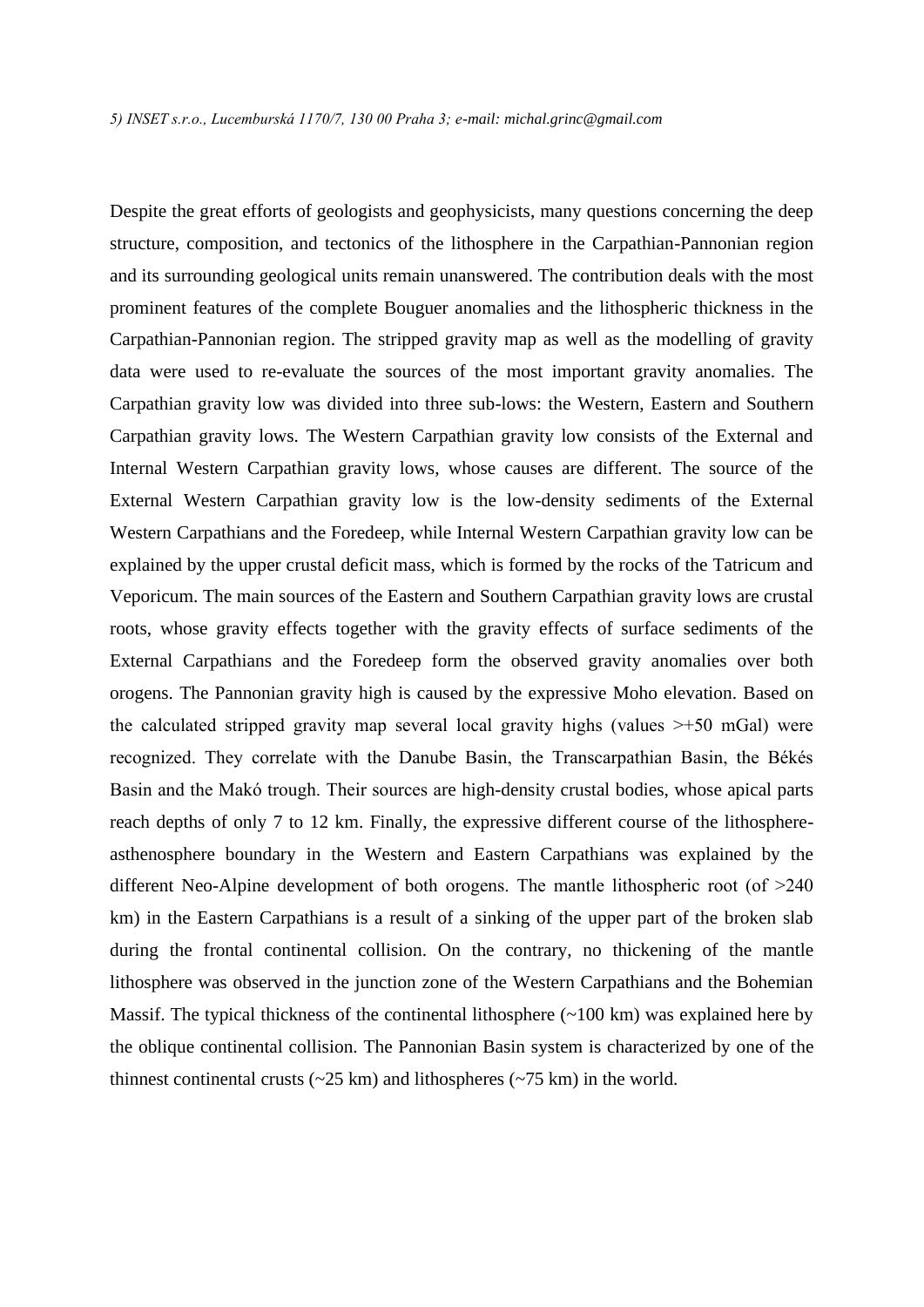## **Geophysical survey for radioactive waste repositories (Kravi hora site)**

### *Jirků J.*

*G IMPULS Praha spol. s r.o.*

Between 2018 - 2020, seven candidate sites for the potential deep geological repository of nuclear waste were subject of detailed geophysical and geological survey in the Czech Republic. All of them lied either in igneous or metamorphic massifs across the country. In this talk I´m going to introduce results of multi-disciplinary geophysical survey at the Kravi hora site, lying in the eastern part of the Czech Republic in layered metamorphic units of paragneisses, granulites or migmatites. The Kravi hora site represents a very interesting locality with complicated geological settings. Additionally, its history of a uranium district gives a large number of deep drillholes helping in final interpretation. Results of geophysical methods were cross-correlated with a large data-sets of in-situ geological information (mapping, radiometry).

# **Estimation of Bouguer density from surface and underground gravity measurements**

### *Zahorec P., Mikuška J., Papčo J.,*

*Slovak Academy of Sciences SAV, Department of Gravimetry and Geodynamic, Bratislava, Slovakia*

In the gravimetric survey, the correct determination of the density of topographic masses (so called Bouguer correction density) is a necessary condition. We present two methods for estimating the mean density of topographic masses based on gravity measurements along with detailed topography modelling using LiDAR data. The first method is based on the analysis of only surface gravity measurements (Free-air anomalies) and the calculated topographic effect. This method can be considered as a modified version of the well-known Nettleton's method.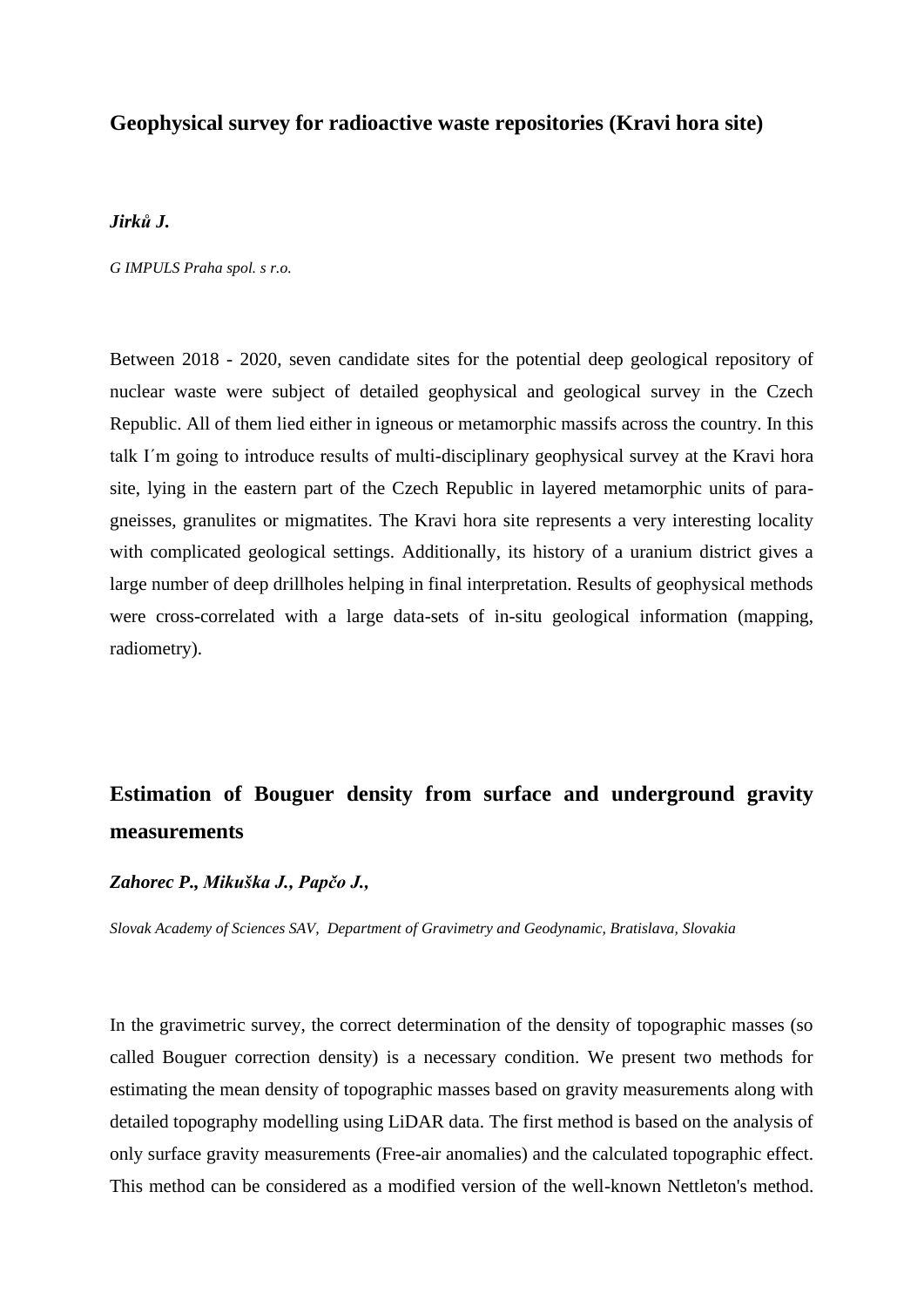In addition, we use a second method for verification, combining surface gravity data with gravity measurements directly below the Earth's surface (tunnels, mines, etc.). We compare both methods at different locations in Slovakia, mostly using existing or under construction highway tunnels.

# **A reliable ERT cross-section based on the measurements with damaged equipment - possible or not possible?**

### *Pierwoła J., Mendecki M., Żogała B.*

*Faculty of Natural Sciences, Uniwersity of Silesia, Bedzinska 60, Sosnowiec, Poland*

The ERT recognition was made as a required supplement to the geotechnical works for identifying a shallow subsurface in the post-mining area situated to the south of Katowice City, Poland.

The measurements were made for four, closely located, 160-m-long lines. After the measurements, it turned out that results obtained only for the first of the four lines was acceptable and suitable for interpretation. For sections 2-4 the RMS error obtained was unexpectedly more than ten times higher than for line 1. Due to the close location of the measurement lines, stable weather and field conditions, the only reason it seemed to be the failure of the device. As a result of the tests, it turned out that the reason was damage to one of the multi-core cables during the field works. In this case a re-measurements were not possible due to the ongoing building works. Thus a different techniques were applied to identify readings arising from the damaged parts of the cable. After removing the faulty readings, the results of inversion were compared with that obtained for the first line and with geotechnical cross-sections.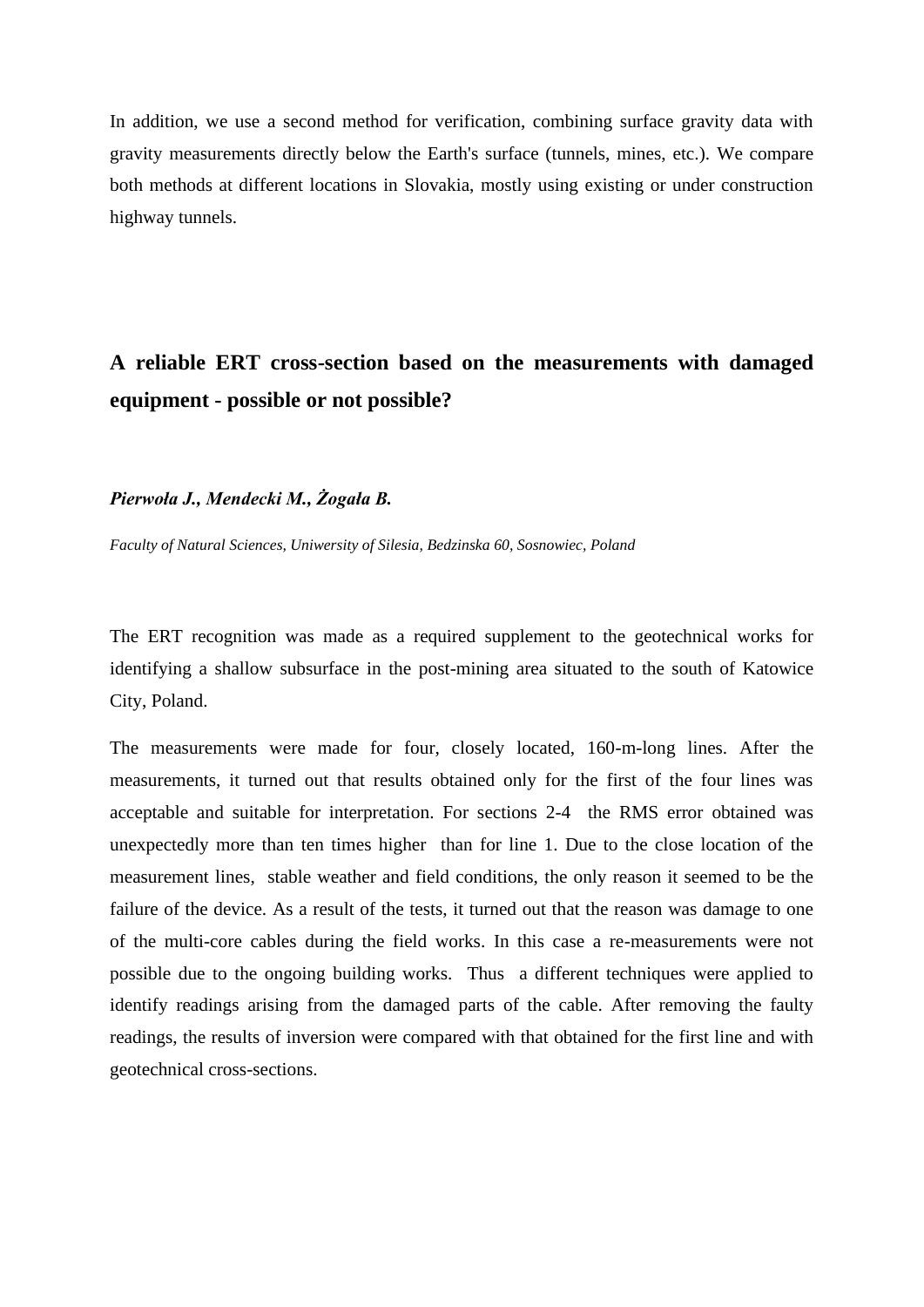# **Vikartovce fault recent neotectonic activity monitoring using a combined geodetic approach**

*Papčo J., Madarás J., Gerhátová Ľ., Janák J., Czikhardt R., Majkráková M., Letko P., Novák A., Kubica L., Oravec L.*

Data concerning faults and their parameters is important information for basic geological research as well as for landscape planning, building activities, and assessment of health and natural hazards of the geological environment. Selected faults were mapped and monitored within the WECAFARE project by several geophysical and geologic methods in combination with recent geodetic and remote sensing techniques. Recent surface motion activity of the wider area of the Vikartovce fault and its horizontal and vertical components were also monitored by measurements based on Global Navigation Satellite Systems (GNSS) technology, high-precision measurements of absolute gravity values, high-precision leveling, and satellite radar interferometry (InSAR). This activity of horizontal and vertical movements of the blocks was monitored on the existing leveling network and the InSAR natural persistent scatterer network. These techniques were supplemented by new absolute gravimetric and GNSS measurements at periodically repeating intervals on the newly built integrated geodetic monitoring network VIKART. From the neotectonic activity, it turns out to be a very interesting area of Štrbský prah and Popradská rovina, which together with the area of the sub-Tatra fault shows a slight upward trend.

**Geophysical and environmental research of faults of the Western Carpathians**

*Mojzeš A.<sup>1</sup> , Marko F.<sup>2</sup> , Smetanová I.<sup>3</sup> , Andrássy E.<sup>1</sup>*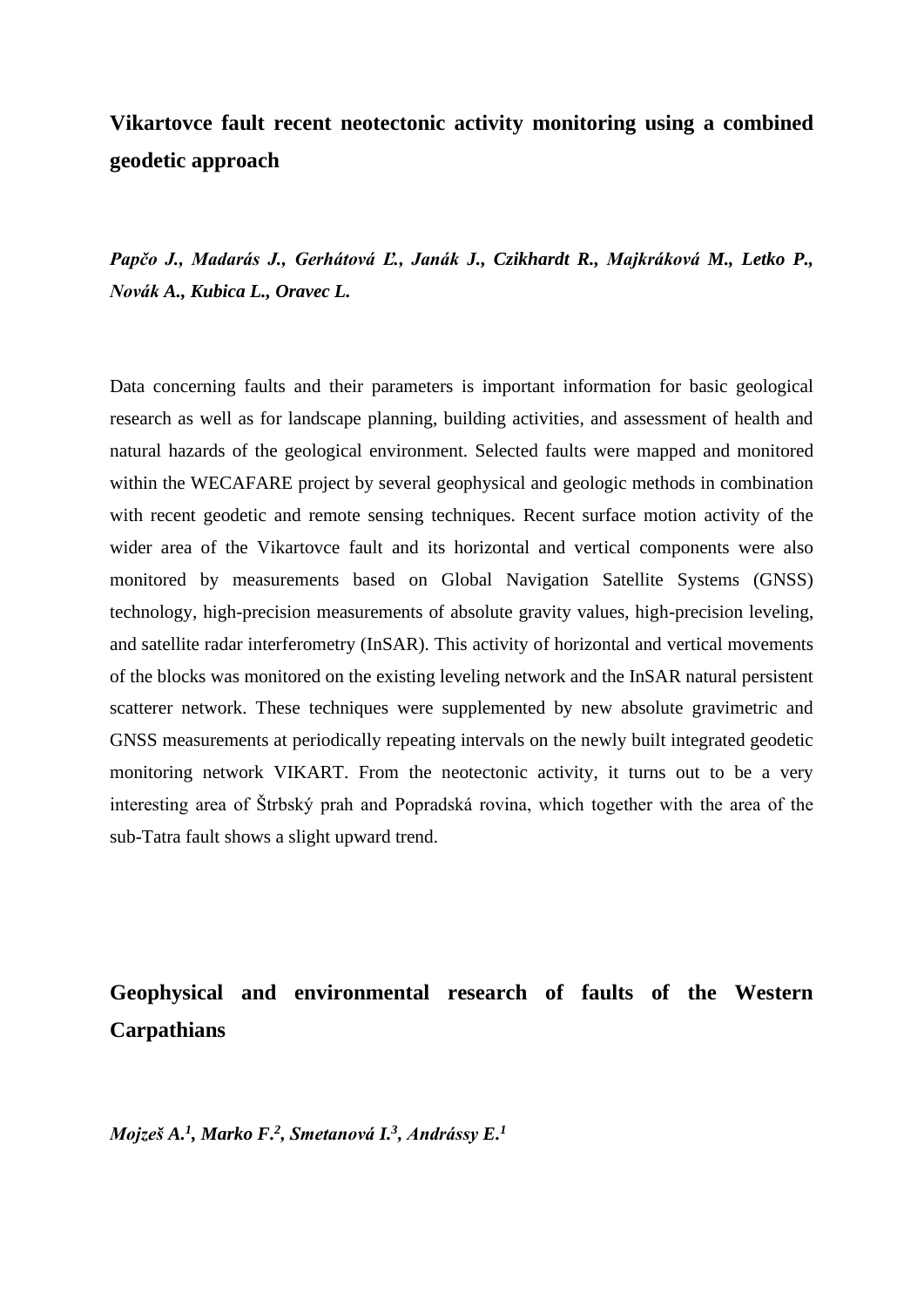*1) Comenius University in Bratislava, Faculty of Natural Sciences, Department of Engineering Geology, Hydrogeology and Applied Geophysics, Mlynská dolina, Ilkovičova 6, SK-84215 Bratislava 4, Slovak Republic*

*2) Comenius University in Bratislava, Faculty of Natural Sciences, Department of Geology and Paleontology, Mlynská dolina, Ilkovičova 6, SK-84215 Bratislava 4, Slovak Republic*

*3) Slovak Academy of Sciences, Earth Science Institute, Geophysical Division, Dúbravská cesta 9, SK-84005 Bratislava 4, Slovak Republic*

In the field of both general and applied geological research, faults represent a very important and interesting subject of study. They influence to a great extent the interpretation and understanding of geological structures and restrict the possibilities of land utilization where urbanization and building activities are concerned. Not only they make possible to locate such commodities as underground water aquifers or ore deposits but they also help to describe their migration routes. To determine the exact position of a fault, its space orientation, width and filling is immensely important for tectonics as well as the socio-economic sphere, namely for land planning, building activities, health risk assessment, localization and migration of sources and aquifers. The commonly used fault mapping method which consists in a direct observation can be hardly applied in such covered terrains as the territory of Slovakia mostly is. A possible solution might be to develop an exact multidisciplinary methodology that would combine surface fault mapping with determination of the space continuation of faults in shallow/deep depths using geophysical techniques (DEMP, ERT, VES, VLF, SP, shallow seismics, GRS, AMT, CSAMT), geochemical methods (Rn, CH4, CO2 emanations, mercurometry), and, in the case of larger faults, also the analysis of remote sensing imagery, LiDAR and DTM. The data obtained by applying this method would need to be compared with the results of a structure – tectonic analysis of the studied areas. Apart from a clear definition of procedure and of the most appropriate techniques of field fault mapping, the method would provide a detailed map of local discontinuities with their discovered parameters (thickness, permeability, water saturation, dip and others). In any case, the development of an effective method for surface fault mapping in covered areas is to be approached as a complex issue.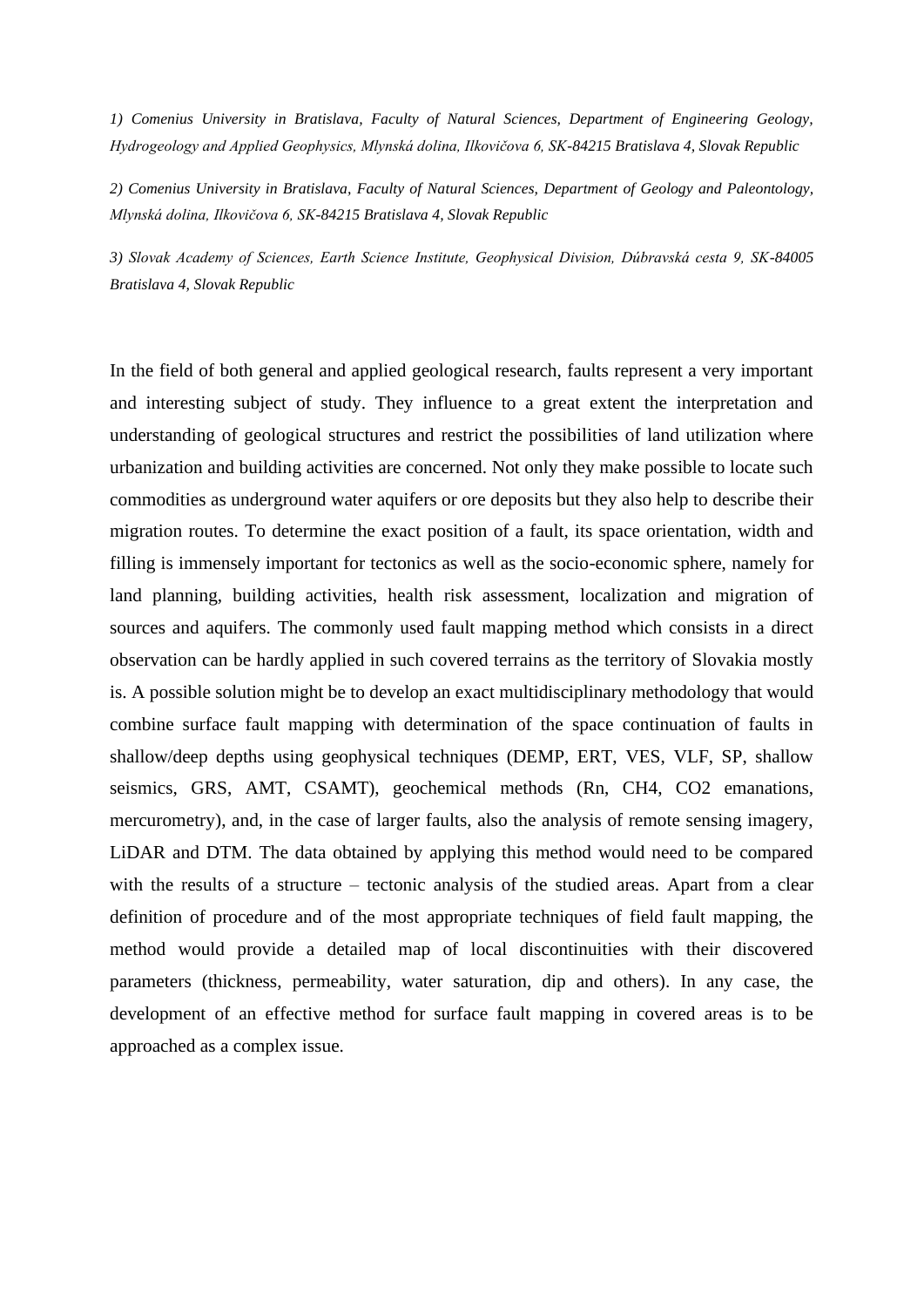# **On gravimetric detection of thin elongated sources using the Growth inversion approach: synthetic case studies**

#### *Bódi J., Vajda P.\*, Camacho A. G., Papčo J., Fernández J.*

Thin elongated sources, such as dikes, sills, chimneys, inclined sheets, etc., in volcano gravimetry, or ore bodies in mining applications, pose great challenge to gravity inversion methods based on model exploration of the subsurface partition and growing sources bodies. How the Growth inversion approach can cope with it is the subject of our presented study. We investigate the capability of the Growth inversion to detect (reproduce) thin elongated sources. We use synthetic 3D/4D micro-gravity changes of simulated sources placed in real volcanic environments at three selected volcanic sites. Synthetic gravity in these case studies is forward computed at benchmarks of the existing gravimetric monitoring networks and at a regular fairly dense mesh on the topographic surface. Comparison of inversion results for the benchmark datasets with those for the mesh reveals how much information about the simulated sources is lost by the sparse sampling of the signal in terms of benchmarks.

Our case studies demonstrate the benefits and limitations of the Growth inversion applied to detect thin elongated sources. Sources of small volume and high density contrasts, especially those that are thin and elongated, cannot be detected (reproduced) by Growth realistically. They are imaged (reproduced) as much thicker, much more voluminous (blown up) with much smaller density contrasts. This is due to the fact that the density contrast is not sought in the inversion, but preselected by the user. Moreover, the Growth inversion requires small density contrasts to run properly.

When the Growth procedure runs with small preset density contrast values, it can correctly reproduce several parameters of even thin elongated sources: the location (both horizontal position and depth), the orientation, the longest dimension (length) and relative shape (the type of source body geometry). Other parameters of these source bodies are biased, strongly exaggerated, depending on the preselected density contrast: thickness (the size in one or two dimensions) and volume. However, the anomalous mass, as the product of the determined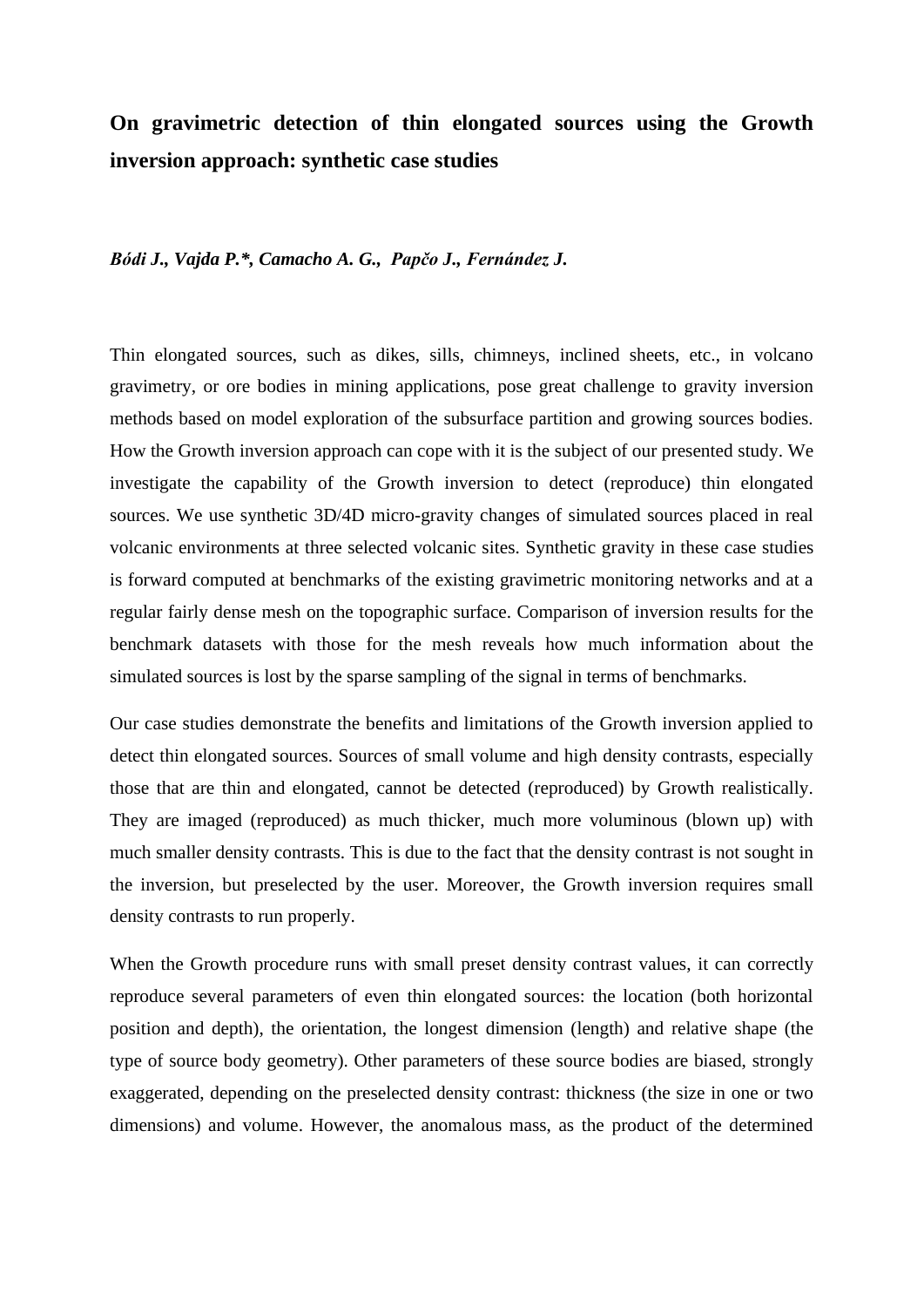volume and the preset density contrast, is determined correctly, which is a key factor in volcano gravimetry or mining applications.

## **Research of dynamic effects of blasting in the Mníchova Lehota quarry**

#### *Pandula B., Kondela J., Fehér, Konček M.*

Vibration caused by blasting works is one of the basic problems in quarries, and intense vibrations can cause critical environmental damage near the quarries. Disintegrating the rock mass by blasting works generates seismic waves with different maximum particle velocities and a wide range of frequencies. This process depends mainly on the structural properties of the rocks, charge properties and the blasting technology. It is very important to investigate how to regulate the vibrations caused by blasting works in mitigating the negative effects of the blasting works in quarries. The maximum values of environmental particle vibration velocity depend on a large number of different factors. Using the velocities and frequencies of seismic waves, the optimal millisecond interval was sought to reduce the intensity of the vibrations caused by blasting works on the environment. The experiments confirmed the theoretical assumptions that the greatest decrease in vibration intensity occurs when the seismic waves are in the opposite phase. The results of the experiments were confirmed in practice during the research of blasting works in the quarry Mníchová Lehota.

**An open data infrastructure for the study of anthropogenic hazards related to exploitation of georesources as a part of the European Plate Observing System (EPOS).**

*Łukasz Rudziński L.<sup>1</sup> , Stanisław Lasocki S.<sup>1</sup> , Beata Orlecka - Sikora B.<sup>1</sup> , Joanna Kocot J. <sup>2</sup> , Leśnodorska A. 1 , Michał Lelonek M.<sup>1</sup>*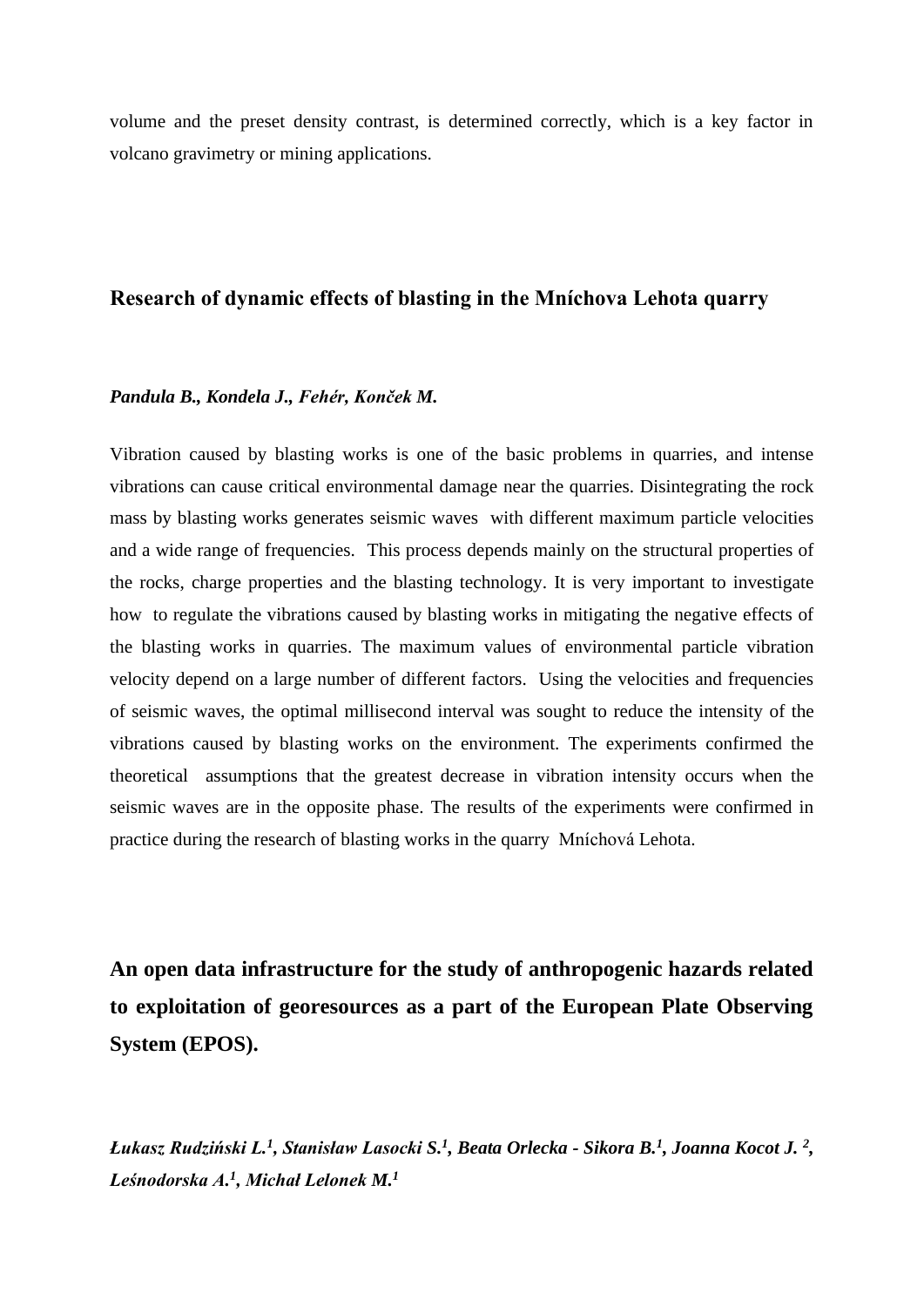#### *1) Institute of Geophysics PAS, Warszawa, Poland*

*2) Academic Computer Centre Cyfronet, AGH University of Science and Technology, Krakow, Poland*

The hazards induced by the exploitation of georesources focuses growing interest of both science and industry. Anthropogenic seismicity appears as one of the examples of unwanted technological answers visible in the natural environment caused by humans activities. The socio-economic impact of the induced seismicity is very significant and related to material loss, injuries and even fatalities (e.g. mining rockbursts and tunnels collapses). Unfortunately, the data which are essential to asses and mitigate the associated hazards are often unavailable because of restricted access. To respond to the need of the scientific community the Thematic Core Service Anthropogenic Hazards (TCS AH) has been created within the framework of the European Plate Observing System, a solid earth science European Research Infrastructure Consortium (ERIC). Today, TCS AH is an open consortium of 13 European institutions. TCS AH provides access to a novel e-research infrastructure, the EPISODES Platform to foster both research and training on induced seismicity and geo-hazards related to the exploration and exploitation of geo-resource. The EPISODES Platform is connected to international data nodes which offer open access to multidisciplinary datasets, called episodes. Episodes comprise geoscientific and associated data from industrial activity along with a large set of embedded applications for their efficient data processing, analysis and visualization. The EPISODES Platform opens also the possibility to create new applications and combine implemented applications with the user's codes. This presentation shows the current results of the TCS AH research infrastructure integration and also indicates the benefits of their usage for science and potential industrial partners.

**Mapping of hydrocarbon deposits and their alternative use using a graphics system** *(poster)*

*Čambál J., Wittenberger G., Šofranko M., Konček M., Fehér J.*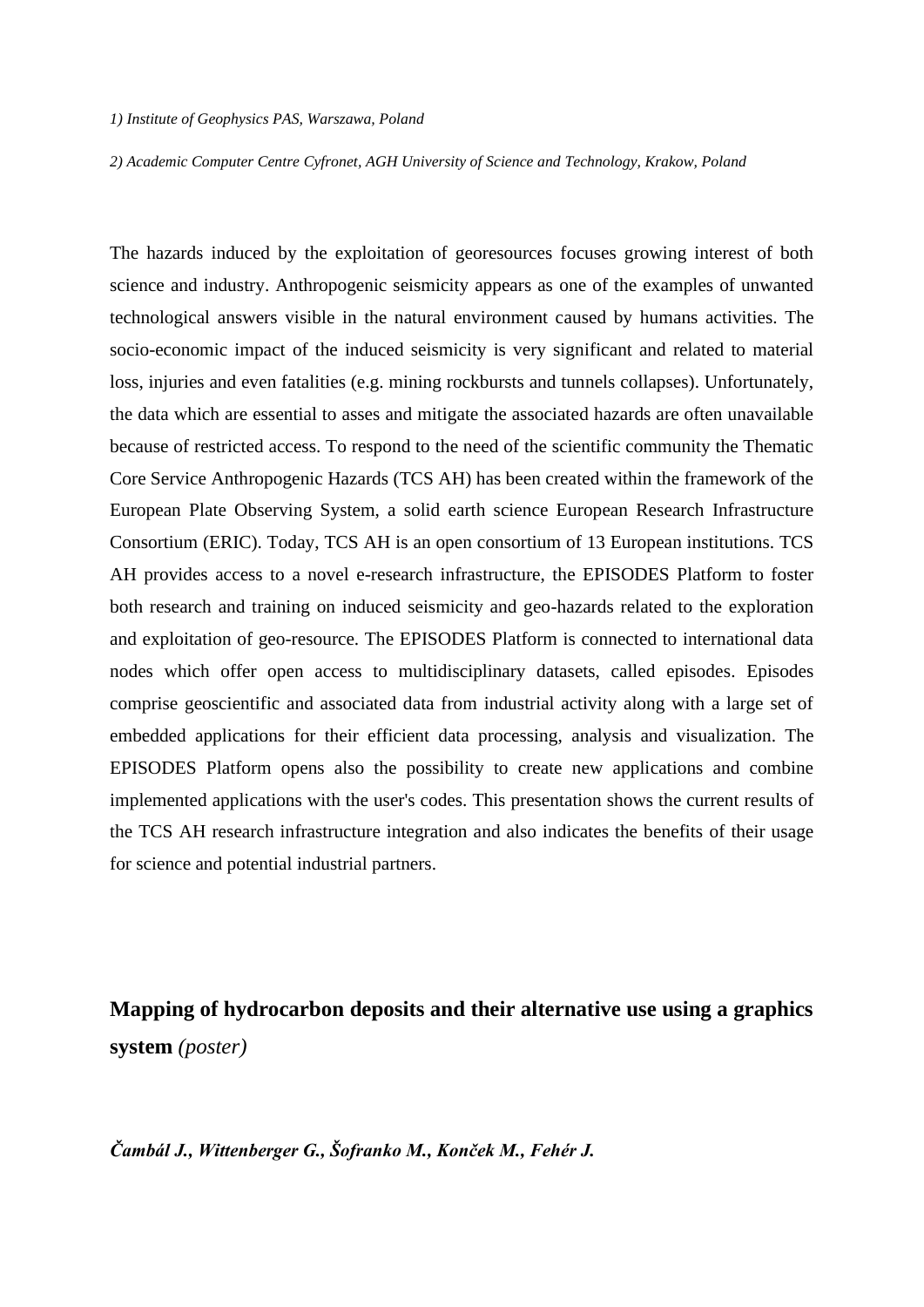The paper is focused on the use of electronic clear records of the state of hydrocarbon and geothermal deposits. It clarifies alternative possible uses of extracted - depleted deposits, their other possible uses such as waste storage, installation of heat pumps, after their repair and reconstruction for re-storage of natural gas - underground storage. We will receive information about the drilled wells quickly and clearly by electronic records, resp. probes, liquidated or probes in operation. This also contributes to the safe and trouble-free operation of the probes in operation.

## **Applications of seismic methods in undergrounf mining research**

### *Budinský V., Kondela J., Pandula B.*

*Technical University of Kosice*

Seismic methods allow a wide range of uses. We can apply them across all geological disciplines, solving environmental problems, building and specially deploying certain types of solutions. This paper shows only a brief overview of the great use of seismic methods. Paper capture the specific use of a typical seismic method for a given problem and its solution. For example, in mining of minerals, seismic can provide valuable information for the overall interpretation of the fracture zones. The aim of this study is to identify the possibilities of searching for Au mineralization of the intermediate-sulphide type, which are located at the deep levels of the historic Rozália mine with metal mineralization near Banská Hodruš. The study focuses on the search for sub-horizontal tectonic structures accompanied by metamorphosis of breccias in andesites, which can be detected as zones from reduced seismic velocities. Due to the limits arising from the field, 2 methods were applied - seismic refraction and seismic tomography.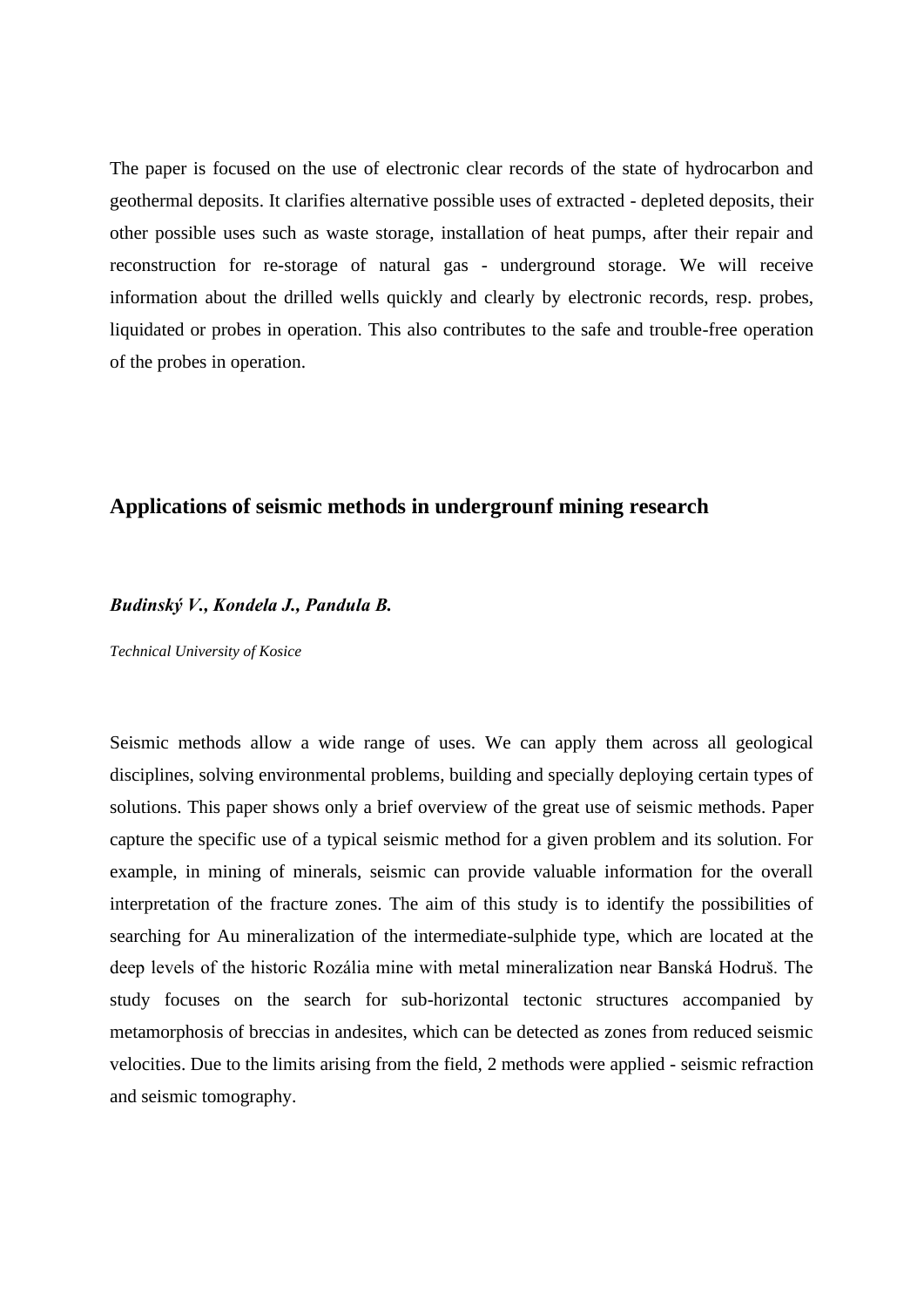# **Fragmentation of rock material in the Trebejov quarry depending on the geometry of the blasting and its timing**

#### *Buchla I., Kondela J., Pandula B., Konček M., Hreus S.*

The most economical and technologically acceptable technique for dismantling a rock mass at present is the use of blasting. Blasting works are also used in the construction of civic buildings, including the construction of highways, tunnels, underpasses or dams. The operational and cost impacts of blasting operations are significant for mining operations. Ultimately, they affect the entire mining operation from transportation to sale. Fragmentation of the rock mass during mining involves breaking up the rock during blasting into suitable size fractions. This simplifies rock handling, transport and processing. The optimized explosion fragmentation process improves the performance of loaders, transporters and crushers. At the same time, it minimizes their maintenance and repairs. Every shot is a source of positive and negative impacts. On the positive side, the explosion releases a large amount of gases with high pressure, intense heat and energy. This causes the rock mass to crack and disintegrate. Up to 30% of the energy released by the explosion is used to fragment and discard the disconnected material. Unfortunately, sometimes more than 70% of the released energy causes negative effects. Negative effects include air / air overpressure, vibration, noise and dust. It is the negative effects that can endanger human safety and health and damage building structures near the explosion zone.

### **Noise and vibration in the environment.** *(poster)*

*Šimo J., Pandula B., Kondela J., Farkašovský R.*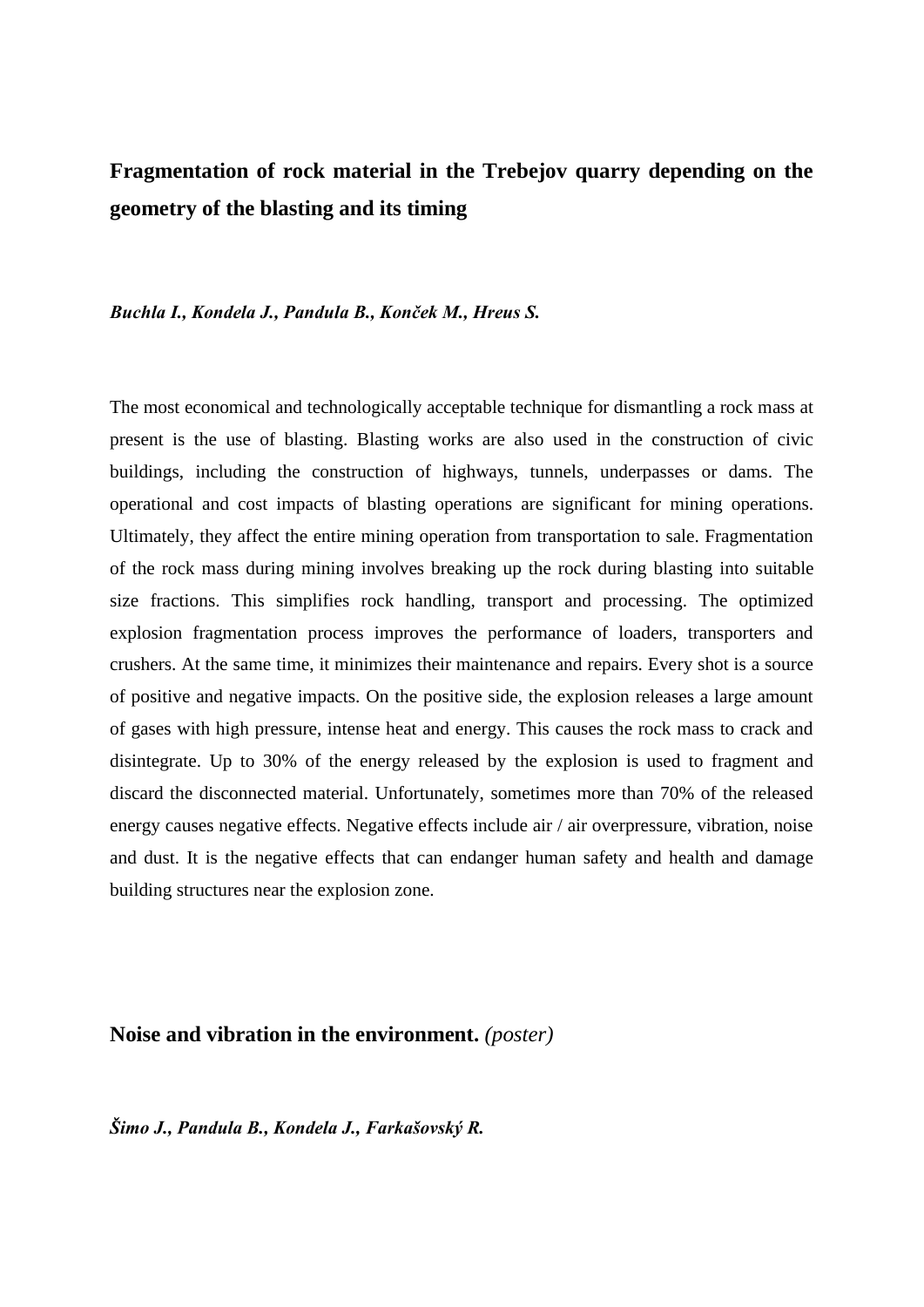The subject of the study is the assessment of the impact of the extension of the wide-gauge line from Košice, through southern Slovakia and Bratislava to the border with Austria. It is a project and intention to build a modern fully electrified sophisticated transport infrastructure, which, thanks to the wider track, enables higher transport speed, its safety, reduced volume of operating noise and technical seismicity. The aim of the study is to assess the vibroacoustic impact of the wide gauge line and its impact on the environment. The study presents the measurement methodology and instruments that were used to measure noise and vibration, potential noise exposure, intensity of seismic shocks, frequency spectrum and the law of attenuation of seismic waves on selected railway sections. Permissible values of noise and vibration in the outdoor environment and vibrations in the indoor environment of buildings are compared with the measured values. The study provides an analysis of noise and vibration on the existing wide-gauge line and also on the planned future route of the wide-gauge line for speeds up to 150 km / h.

### **GPR Road diagnostics** *(poster)*

#### *Grinč M.*

The GPR survey of selected roads with built-in dynamic scales, which showed signs of damage or degradation of their nearby zone, were carried out. GPR was the most important method of the survey. The road survey was focused on detection of inhomogeneities, inconsistencies in construction and mapping of road construction layers, which endangered operation of the built-in dynamic scales. To support the GPR survey passportization of visible defects and degradation of the roads and core drilling within the solid layers of the road's construction were also carried out in order to precise the survey. The survey was conducted at seven localities in the border areas of Slovakia. For georadar measurements, a shielded measuring system GS8000 made by Swiss company Proceq was used with an antenna with a variable step-changing frequency of emitted electromagnetic waves from 40 MHz to 3440 MHz. By using a wide range of frequencies, the system can achieve excellent resolution right